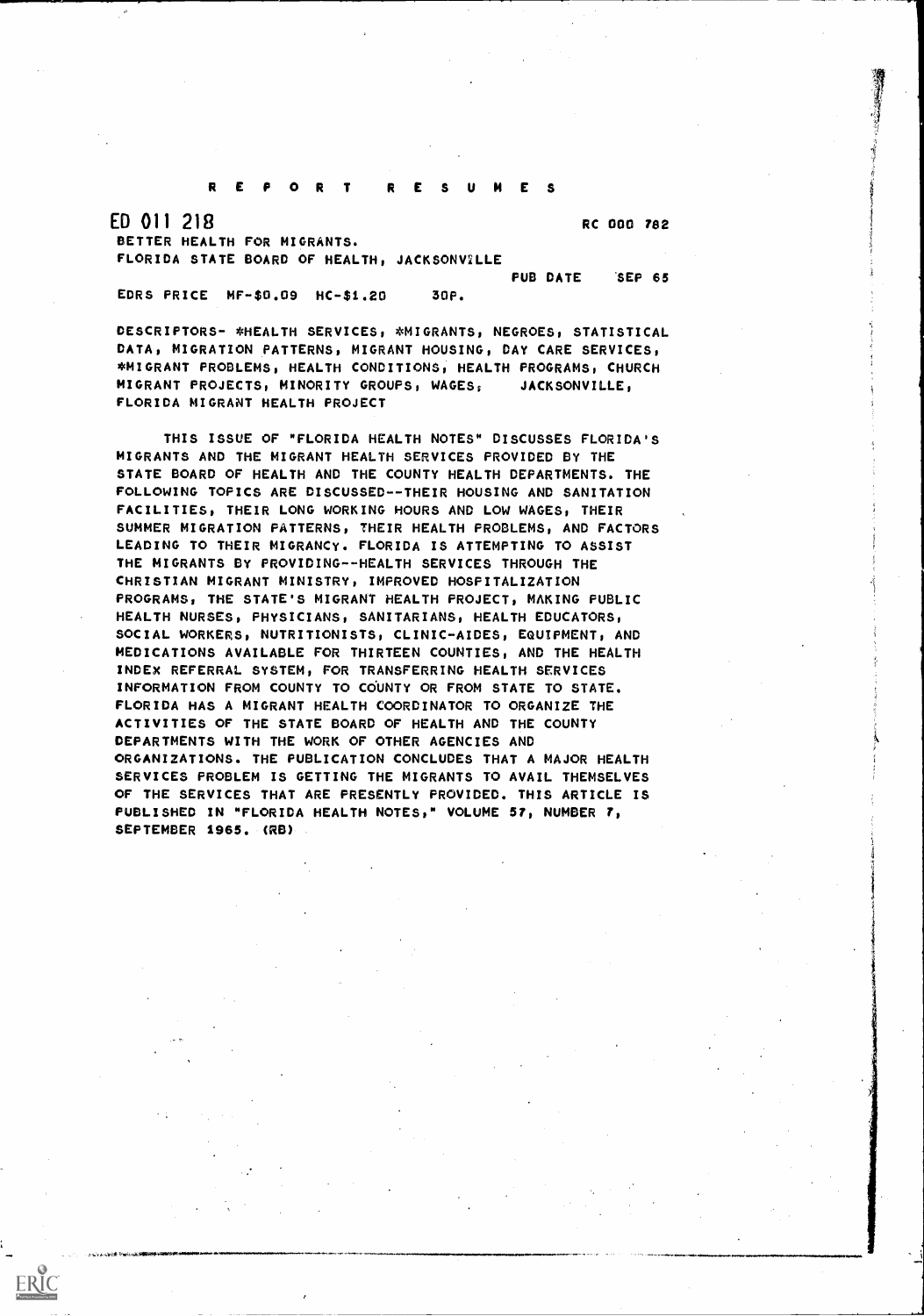

t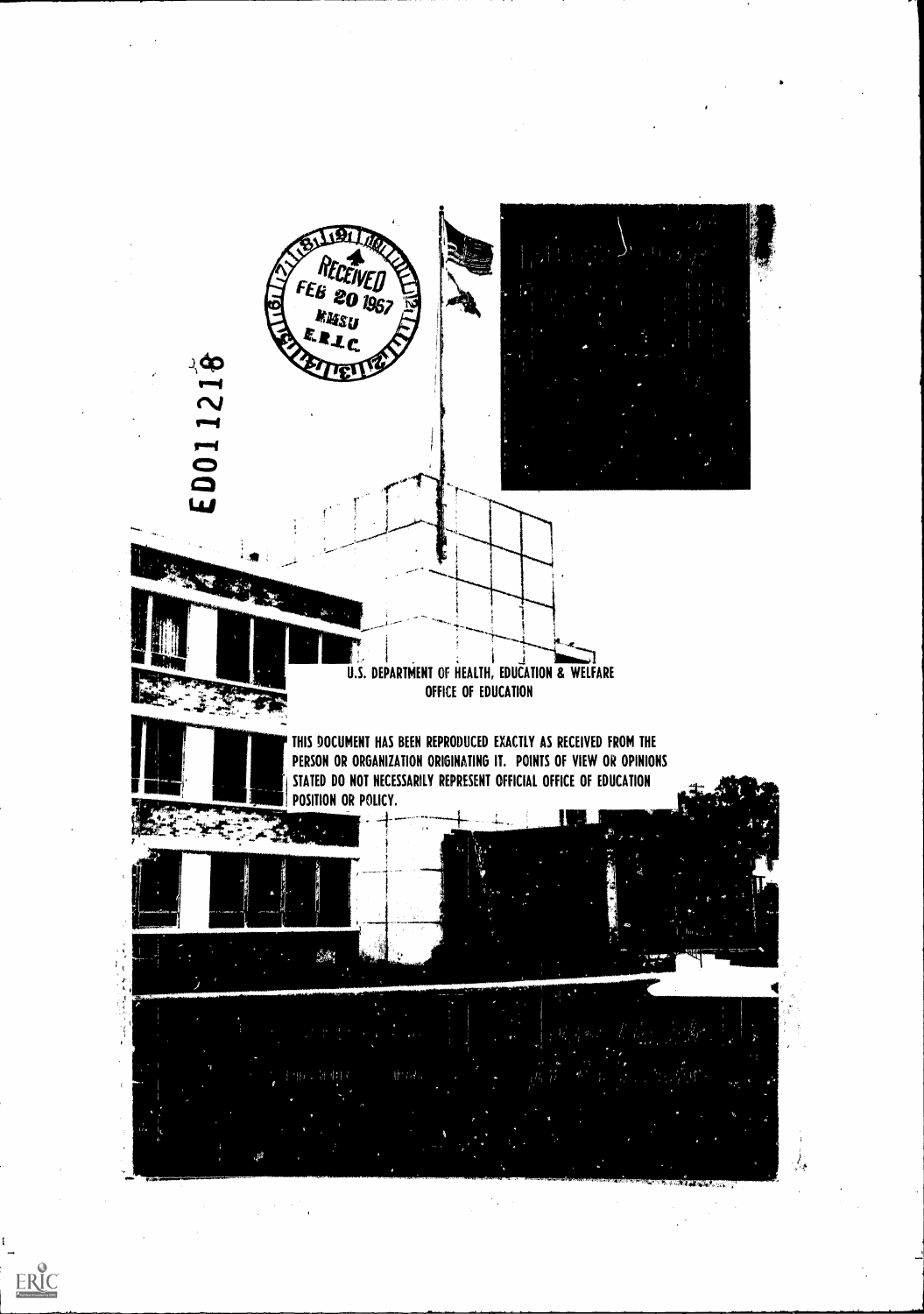# BETTER



Most of the work done by migrants, such as harvesting beans, is wost of the w

 $\label{eq:2.1} \mathcal{L}^{\text{max}}_{\text{max}}(\mathcal{L}^{\text{max}}_{\text{max}}(\mathcal{L}^{\text{max}}_{\text{max}}))$ 

 $\label{eq:2.1} \frac{1}{2}\sum_{i=1}^n\frac{1}{2\pi i}\sum_{j=1}^n\frac{1}{2\pi i\left(\frac{1}{2}\right)^{j+1}}\left(\frac{1}{2}\right)^{j+1}$ 

 $\frac{1}{2}$ 

 $ERIC$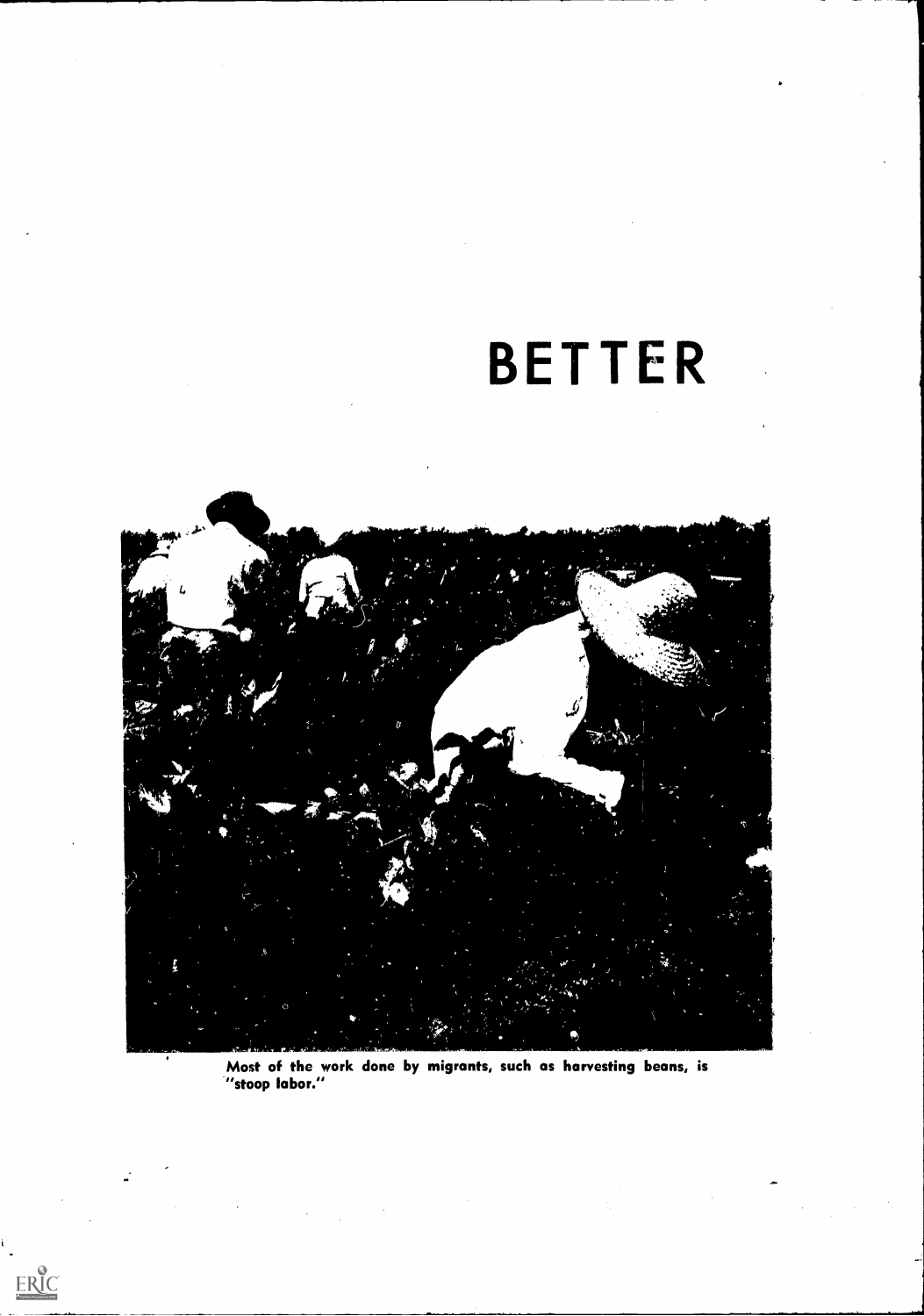## HEALTH

### FOR

## MIGRANTS

There are approximately 100,000 persons who drift into Florida early each winter along with the first chilly breezes. They're not tourists. They sometimes don't know where they will get their next meal. They may live in tents, shacks or packing boxes without adequate sanitary facilities. They have very little money, education or hope. Yet, millions of dollars of Florida's economic wealth are dependent upon them. These people are migrants.

Migrants are people who earn their living by harvesting crops in different states at different seasons of the year. Each winter millions of dollars worth of truck and citrus crops and sugar cane mature in South and Central Florida. if agricultural workers were not available in sufficient numbers, beans would spoil on the vines; tomatoes, celery and potatoes would rot; and oranges and other citrus would become over-ripe. There would be a shortage of fresh fruits and vegetables for the nation's markets, and businessmen in many of Florida's communities would lose a great amount of money.

While migrants are needed by Florida's economy, they suffer the disadvantages of a mobile existence. Some of these disadvantages are

ERIC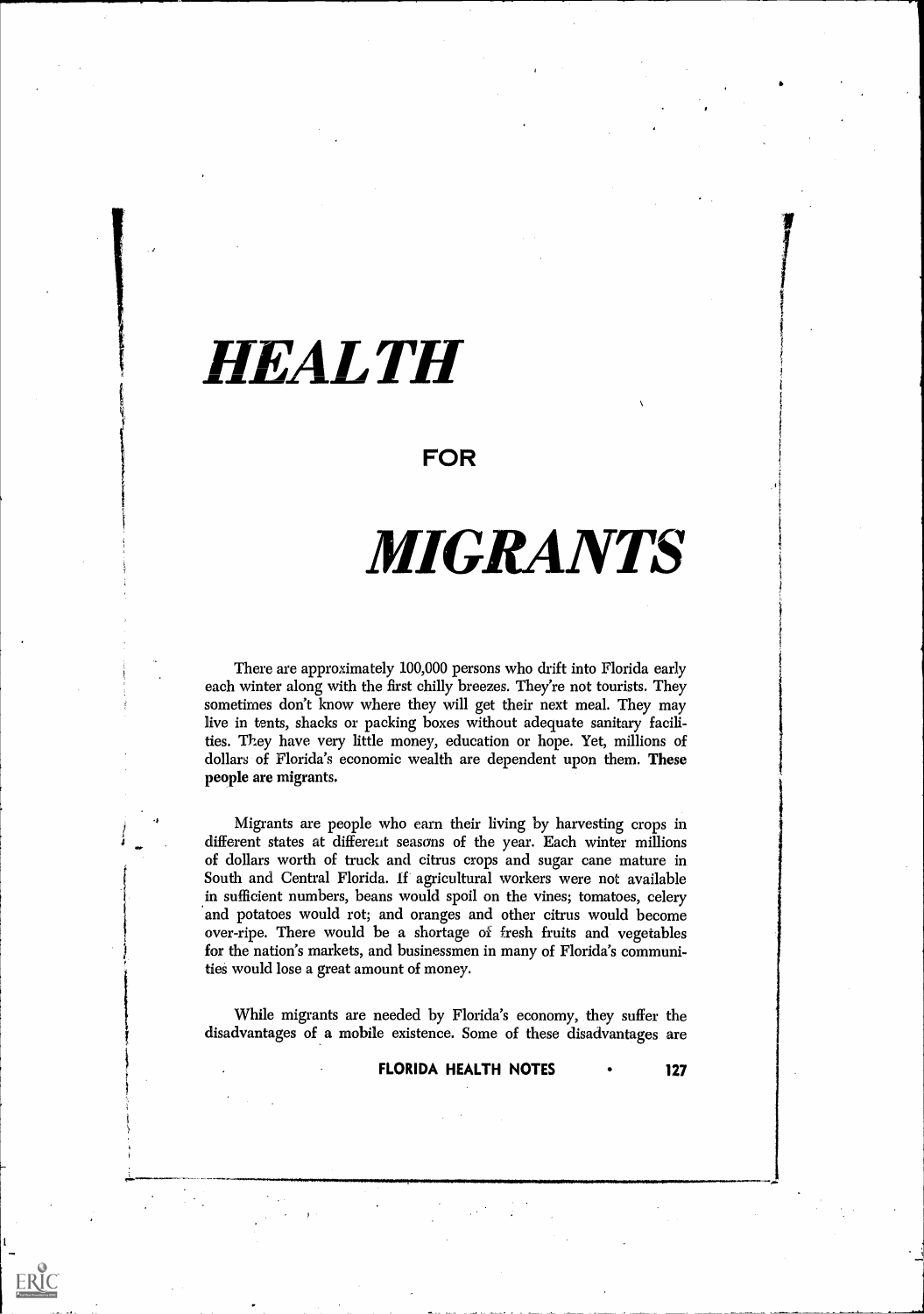the lack of medical care, good housekeeping, adequate diet and continued schooling for children. These people face long journeys in unsafe vehicles, long hours with low pay and an uncertain future. This issue of Florida Health Notes will tell you about migrants and what the State Board of Health and the County Health Departments are doing to assist these people to better health and an improved way of life.

#### BECOMING A MIGRANT

There are several reasons why people are migrants. Most of them were at one time agricultural workers from the rural South. But they lost their jobs in their home communities because the land could no longer support them, farms on which they worked became mechanized or were sold, or the land was placed in the soil bank. Other persons (especially young people) became migrants simply because there was no work at home. Other sharecroppers became migrants because they had heard about the "fast life" the migrants lived or because they preferred the nomadic way of life.

Let's take as an example a typical migrant family—the Miggs.

The family, composed of a father, mother, two teenage sons, several smaller children and a niece, left their home in a southeastern state and joined the migrant stream because the farm which they worked as tenants could no longer support them. When they heard from a labor recruiter that they could "make \$25 to \$30 in a few hours picking beans," they packed their few belongings in the old truck and set out for Florida. Once in the Sunshine State, they found their dreams of sudden wealth vanish. Work and housing were scarce, and the Miggs discovered themselves stranded in South Florida with little money and only day work available.

#### FLORIDA HEALTH NOTES

Published monthly except July and August on the 5th day of the month by the Florida State Board of Health, Wilson T. Sowder, M.D., M.P.H., State Health Officer. Publication office, Jacksonville, Florida, headquarters of the State Board of Health. Entered as second class matter, October 27, 1921, at post office, Jacksonville, Florida, Act of August 24, 1912. It is intended primarily for individuals and institutions with an interest in the state .health program, public and private. Permission is given to quote any story. Clippings of quotations or excerpts would be appreciated.

#### 128 FLORIDA HEALTH NOTES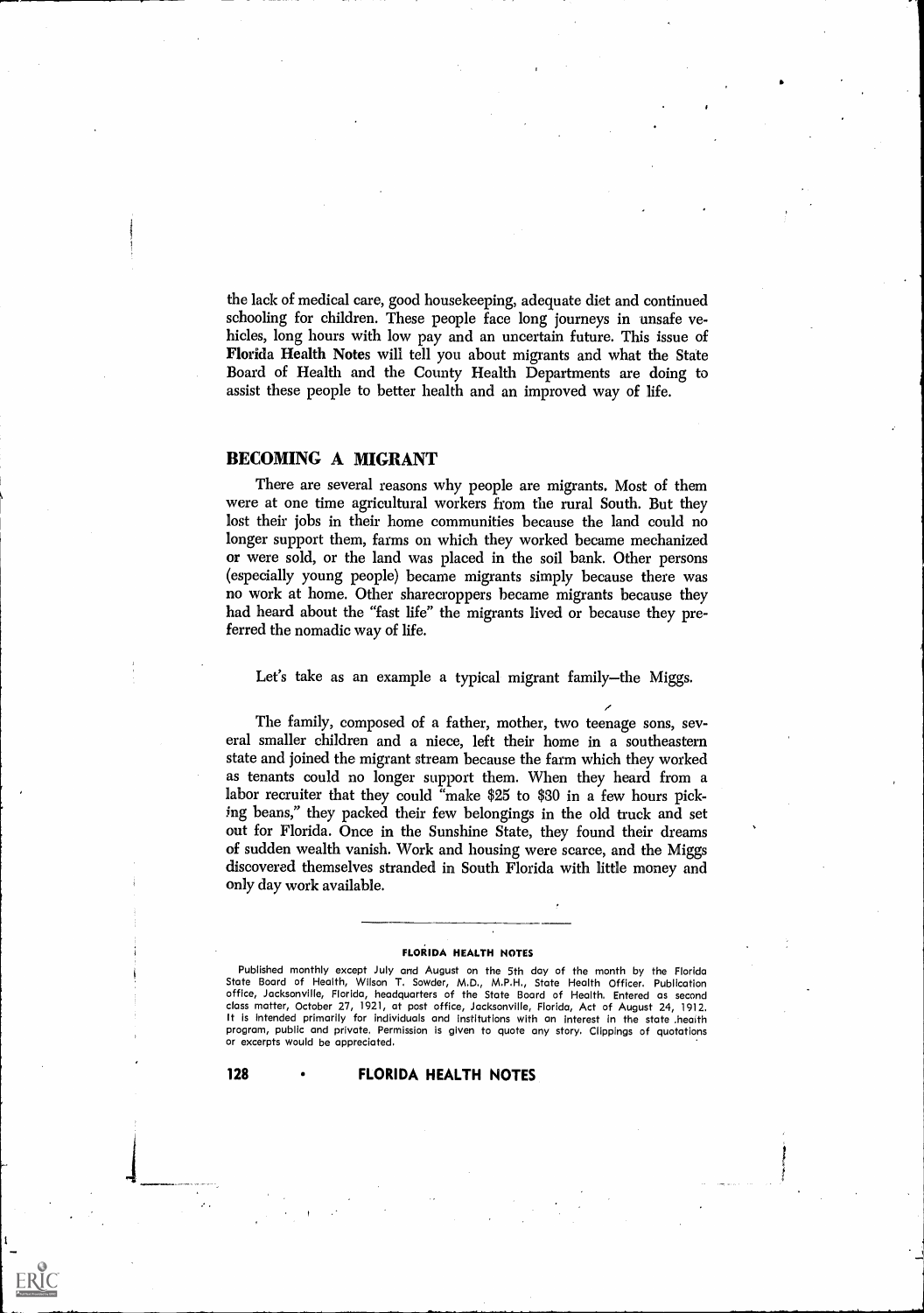Most of the migrants who come to Florida each winter are Negroes. There are also a number of Mexican-Americans from Texas, Puerto Ricans, American whites and several thousand workers from British West Indies who are brought into Florida under contract to harvest such specific crops as sugar cane.

Most of the migrants have little formal education. Many are illiterate while a few finished elementary school or attended high school. Because of the lack of an education, migrants find themselves not capable of understanding the numerous problems they meet; they are unable to find work that would bring an adequate wage; and they are helpless to lift themselves out of the hand-to-mouth existence in which they are trapped.



Lacking adequate facilities, this migrant mother washes her youngster's head in a galvanized tub.

ERIC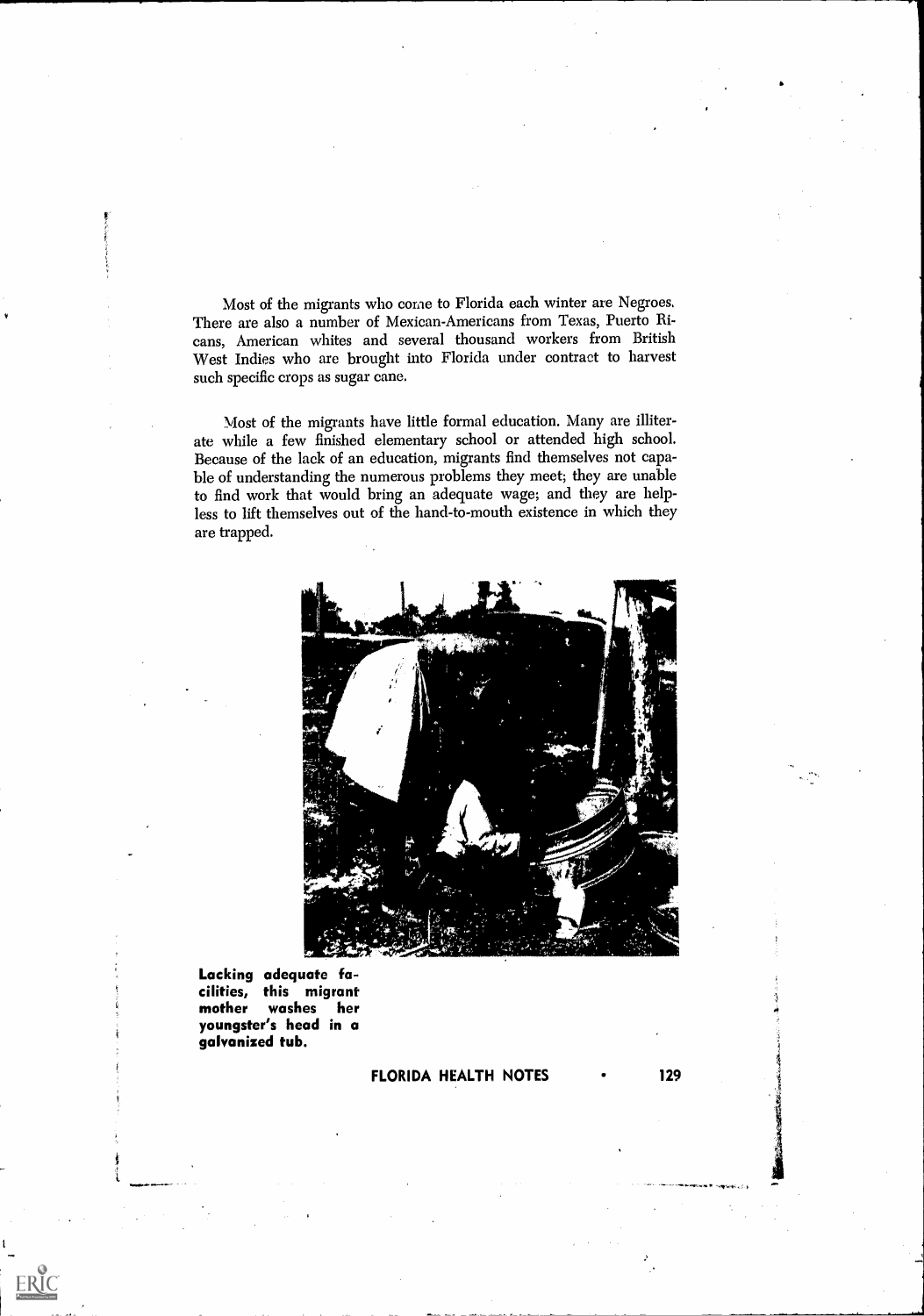## LONG HOURS AND LITTLE PAY

When the Miggs became migrants, they had no idea of the rigor-<br>ous work they would find in the bean fields. Whereas they had worked<br>for one man back in their hometown and found some degree of dependency and security, they found as migrant laborers they seldom worked for one grower for any extended length of time.

Most of the work is stoop labor-harvesting beans, celery, peppers, tomatoes, strawberries, etc. The harvesting of crops and the amount of work available to the Miggs and other migrants are dependent upon the market price t the grower is liable to lose money by harvesting his crops, he may plow them under. Crop failure due to drought, freeze or blight could wipe out all hope of work for the migrants and their meager income would be even less. A surplus of workers may also force down the migrants' earnings.



After a long day, migrants line up to receive their pay.

130 FLORIDA HEALTH NOTES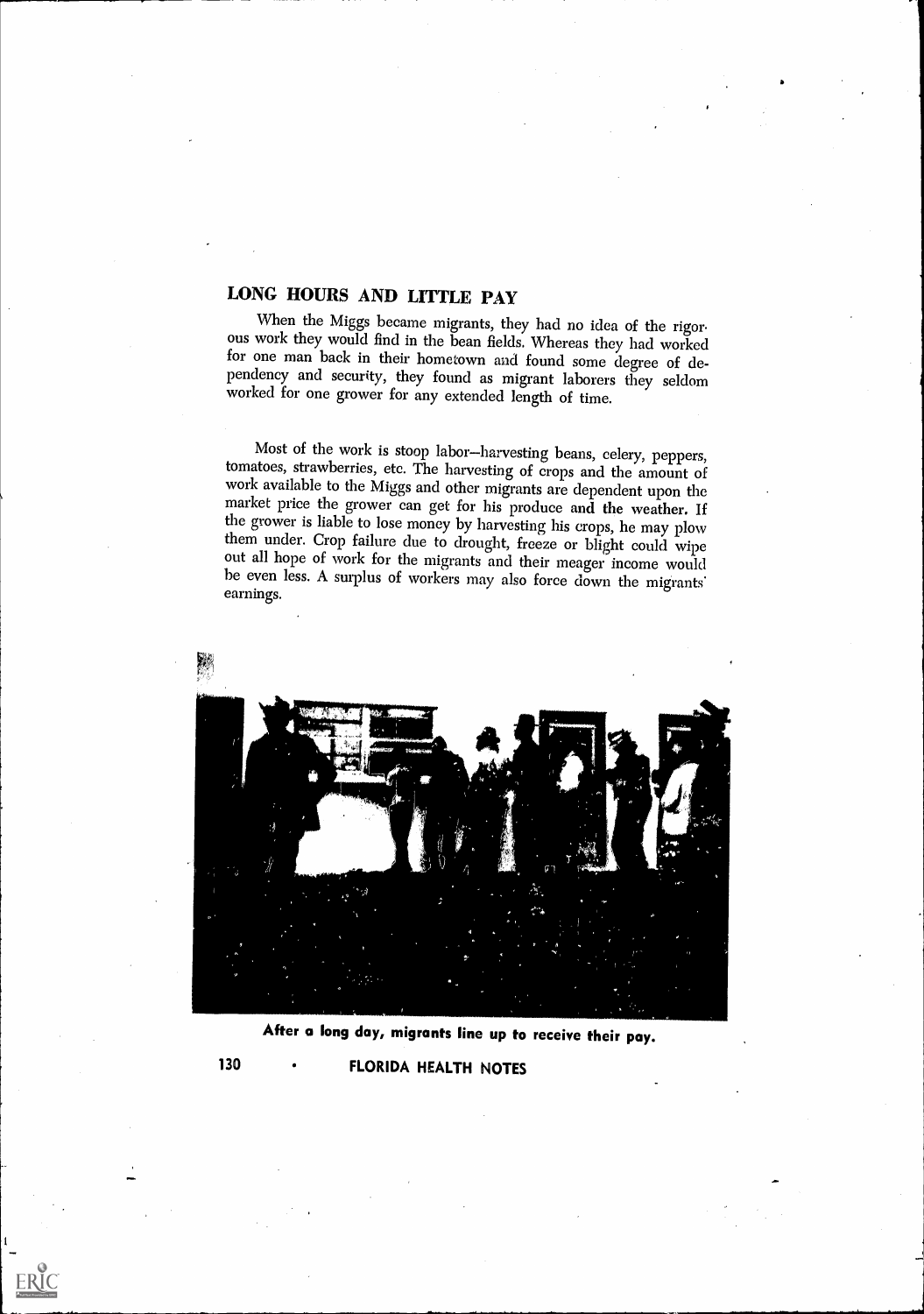The Miggs work long hours. The father, mother, older sons and some of the younger children are in the fields when the sun comes up and often do not return to their temporary home until night. The niece stays with the very young children. While working in the Lake Okeechobee area, members of the family work on a day-by-day basis. Each morning at 6 o'clock they go to the loading zone in Belle Glade where they hear the truck and bus drivers shout the wages the growers are paying that day to harvest vegetables. Once they have decided what they want to pick, the Miggs climb aboard the vehicle and head for the fields.

Low wages are a part of the migrants' life. During an average day, they can make from \$7.00 to \$8.00. Harvesting celery may bring about \$1.00 a row; bush beans pay 70 cents a hamper; sweet corn, seven cents a package; tomatoes, 14 cents a  $\frac{5}{8}$  bushel bucket; and citrus, 20 to 25 cents a box. When they are working dayhaul in Florida, the migrants pay 50 cents for transportation to the fields. Sometimes when they arrive in the fields, the harvest is so light that the migrant can barely pay for his transportation and lunch.

#### NORTH IN THE SUMMER

ERIC

When the season ends in Florida–May or June–the migrants begin to head North through the Atlantic Coast ctates. One year the Miggs signed up with a labor crew leader who had negotiated contracts with growers in Virginia, New Jersey, Pennsylvania and New York who had crops to be harvested. The crew leader tried to enlist all of the needed labor before leaving Florida. He had such duties as transporting the crew north in an old bus, settling arguments within the group, handling difficulties with outsiders, trucking workers to the field, supervising the paying of wages and acting as adviser to the families in his crew.

Another year the Miggs migrated North on their own. This trip was not satisfactory, because their old truck broke down several times en route and work was not easily forthcoming. Some of the migrants can make money on their summer trips north but many times, due to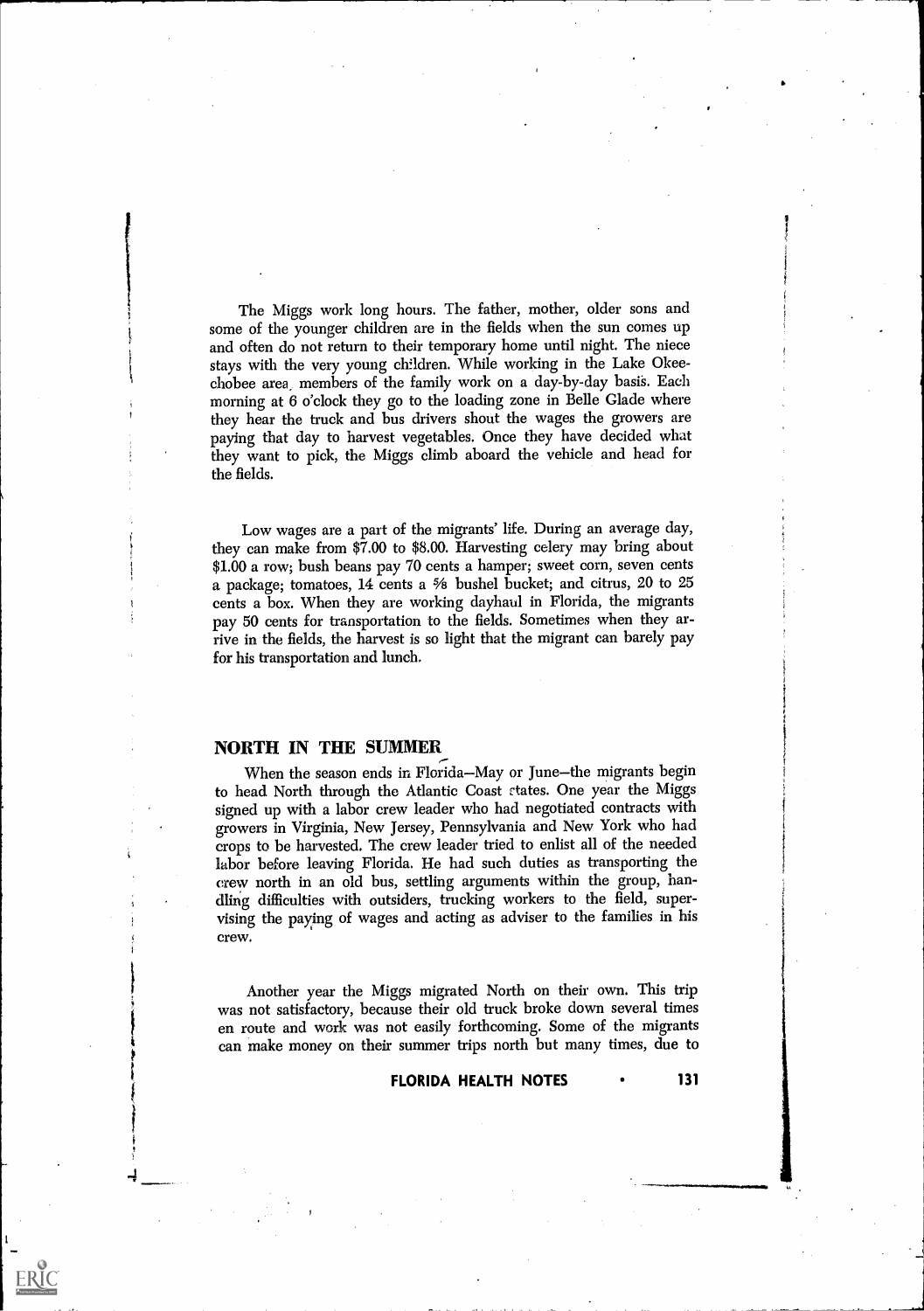accidents and misfortune, they arrive back in Florida with less money than when they started.

The Miggs spend about six to eight months in South Florida where the land is fertile and the season long enough for the farmers to grow three or more crops a year. May and June find them, harvesting strawberries and potatoes in the Carolinas. From July through October they pick truck vegetables and fruit in Virginia, New Jersey, Maryland, New York, Pennsylvania and West Virginia. Late in October, the Miggs head for Florida, but often there is no work for several weeks. Because of the interstate nature of their migration, the Miggs are the residents of no particular city, county or state. They are considered ineligible for many benefits the permanent residents receive. The lack of legal residence does not keep the Miggs from placing their children in school or receiving public health services, but they are not able to qualify for welfare assistance and other social benefits. The Miggs and other migrants are often considered a "necessary evil" by many local .people yet they are needed in the flourishing community.

#### PEOPLE IN NEED

Because they are in a location for only a short time, the Miggs family develops few community ties and takes no interest in the community. They may know the man from whom they buy their food, the grower for whom they work and the local bartender who sells them cheap wine.

Migrants often don't know when they should seek medical assistance. They work long hours and are tired at the end of the day. They seek help only when they see blood or when they "feel" sick. They may not feel. sick and therefore they cannot understand that hookworms or roundworms are harmful to them-because they can't see the parasites. Diarrhea, infections and respiratory diseases are common among these people.

Proper medical care is something the Miggs have never been able to afford. If one of the family has a cold or an illness not requiring hospitalization, Mr. Miggs may seek help from the crew leader or the

ERIC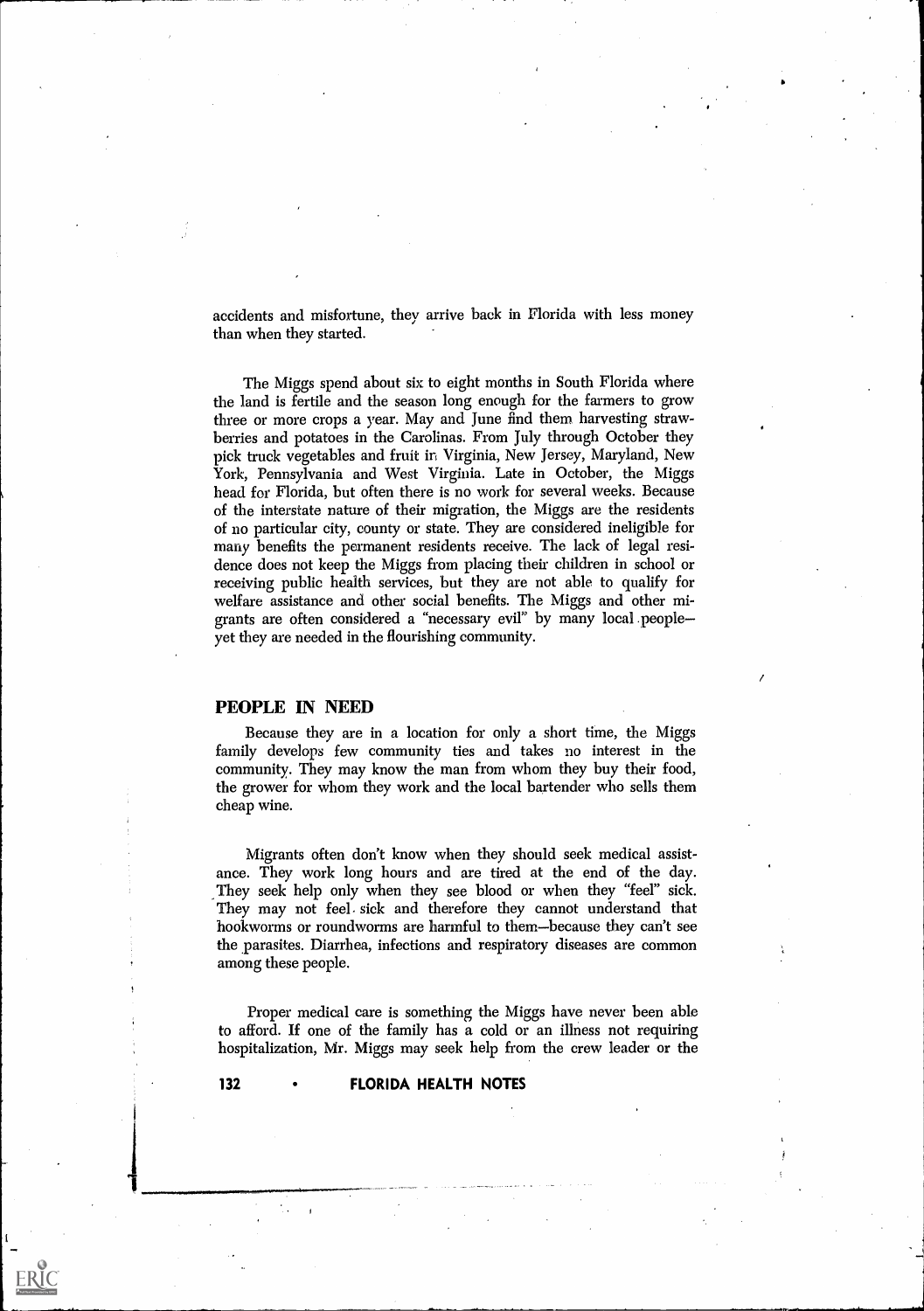

After spending the winter in Florida, the migrants move north along the Atlantic Coast to harvest other crops.

 $\sim$   $\epsilon$ 

 $\langle \cdot \rangle_{\mathcal{E}^{(1)}}$ 

 $\hat{\mathcal{A}}$ 

 $\frac{1}{1}$ 

 $\label{eq:ex1} \underset{\underset{\text{A full fast Proddot}(\text{b})}}{\sum}\underset{\text{Poulated by EHC}}{\bigcirc}$ 

FLORIDA HEALTH NOTES • 133

 $\label{eq:2} \frac{1}{2} \int_{\mathbb{R}^3} \frac{1}{\sqrt{2}} \, \mathrm{d} \xi \, \mathrm{d} \xi \, \mathrm{d} \xi \, \mathrm{d} \xi \, \mathrm{d} \xi \, \mathrm{d} \xi \, \mathrm{d} \xi \, \mathrm{d} \xi \, \mathrm{d} \xi \, \mathrm{d} \xi \, \mathrm{d} \xi \, \mathrm{d} \xi \, \mathrm{d} \xi \, \mathrm{d} \xi \, \mathrm{d} \xi \, \mathrm{d} \xi \, \mathrm{d} \xi \, \mathrm{d} \xi \, \mathrm{d} \xi \, \mathrm{d} \xi \, \mathrm$ 

 $\bar{\infty}$ 

 $\frac{1}{\sqrt{2}}$ 

 $\epsilon$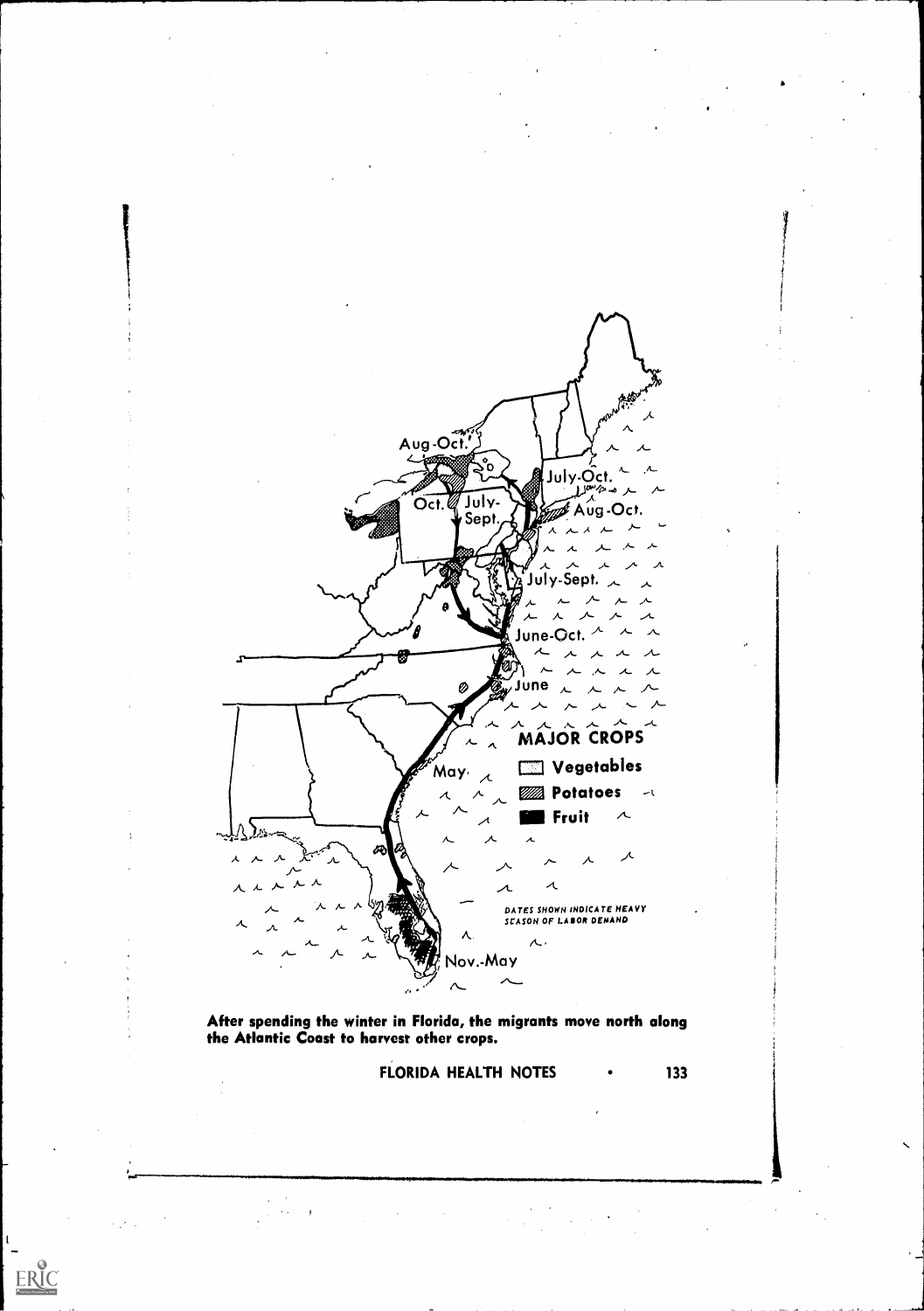

#### Offshore Laborers

Each year about 8000 to 14,000 workers are brought into Florida from the British West Indies to harvest such crops as sugar cane or tropical fruit. The work of cutting cane is particularly arduous and calls for skills which many of the American migrants do not have. Therefore, growers bring in men under contract with the British government. The contracts require good medical care, proper housing and sanitary facilities for the men, and the County Health Departments and the State Board of Health cooperate in inspecting and licensing the facilities for these workers.

#### 134 • FLORIDA HEALTH NOTES

 $\sum_{\mathcal{A}_{\text{Full Set Prooted by EHC}}}$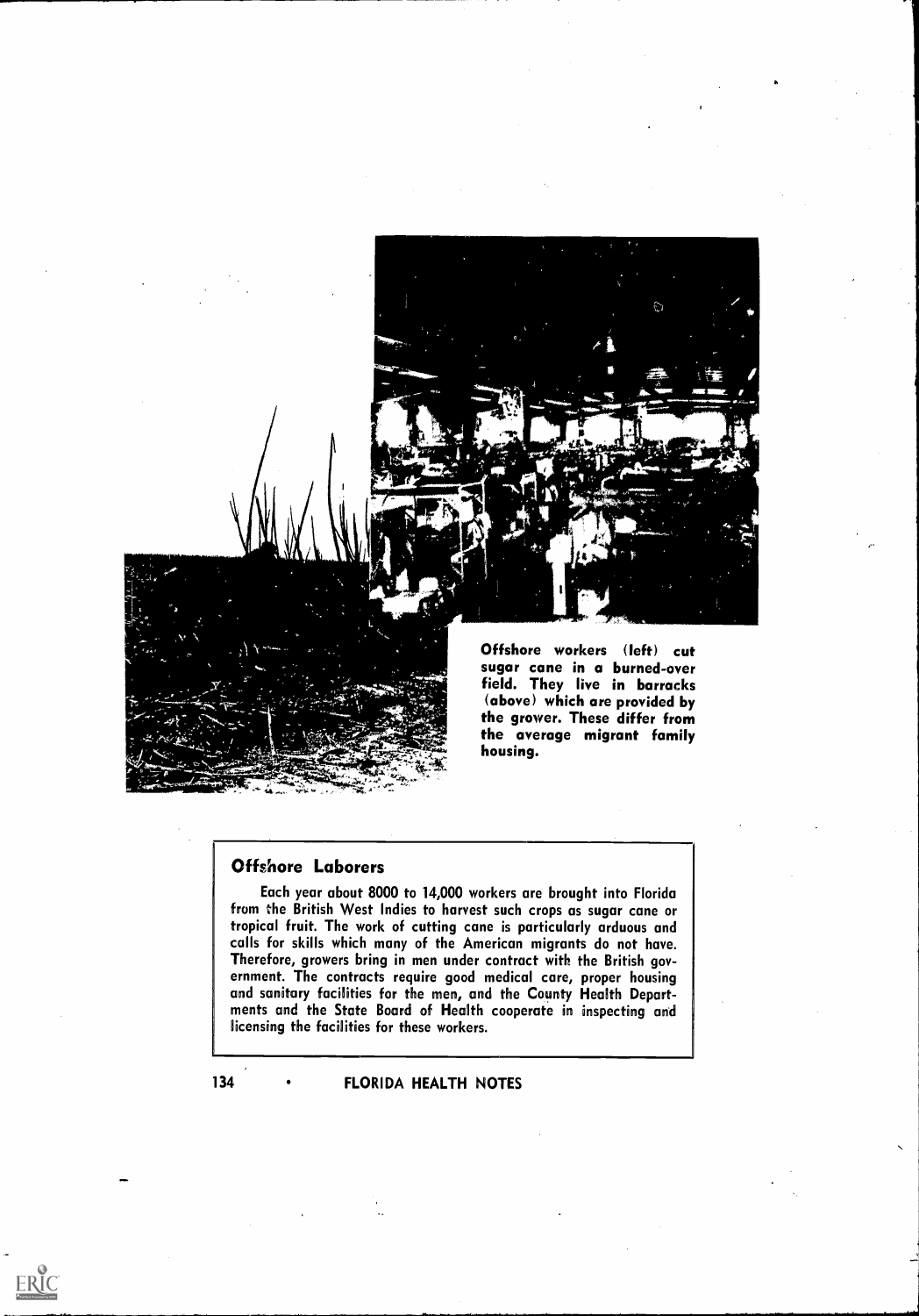farmer for whom he is working. If these men are properly informed and can give the right information, Mr. Miggs may take the sick member to the pLblic health clinic. Or the Miggs may learn of the clinic by the "grapevine." But sometimes this form of communication breaks down and the migrants will misunderstand who is eligible to attend the clinic or the purpose for which it is held. Once the Miggs have been to the clinic and lose their fears of doctors and nurses, they may go back when they are sick or "need to talk to someone."

The Miggs suffer from lack of proper foods. They don't know about balanced diets, nutrition, etc. Many of them have no experience in cooking the vegetables they harvest. Shortage of space and limited equipment in their quarters make adequate preparation of food almost impossible. Mrs. Miggs usually serves fried fish, grits, collards and bread for breakfast. Food in the fields may consist of a meat sandwich and a bottled soft drink purchased from a lunch truck. When she returns from the fields in the evening, Mrs. Miggs usually is so tired that the late meal consists of canned foods and soft drinks.

The children, if they are not in school, eat breakfast leftovers or have nothing between breakfast and supper. Daily trips to the store are necessary because of the lack of a refrigerator; the only cooking utensils are a couple of frying pans; and the stove is a two-burner hotplate or kerosene stove. If the Miggs do not have money to buy food when in the Belle Glade area, they live on fish from the canals and abandoned vegetables from the fields.

#### MIGRANT HOUSING AND SANITATION

ERIC

Migrant housing has continually improved over the years through the coordinated efforts of the County Health Department and the State Board of Health. For some 20 years, sanitarians have worked on upgrading migrant camps but until the licensing law was passed in 1959 enforcement activities were very limited and improvements were difficult to obtain. Now the County Health Departments and the State Board of Health are authorized to inspect and license camps which house 15 or more migrants. Another state agency (the Hotel and Restaurant Commission) licenses such places as migrants' boarding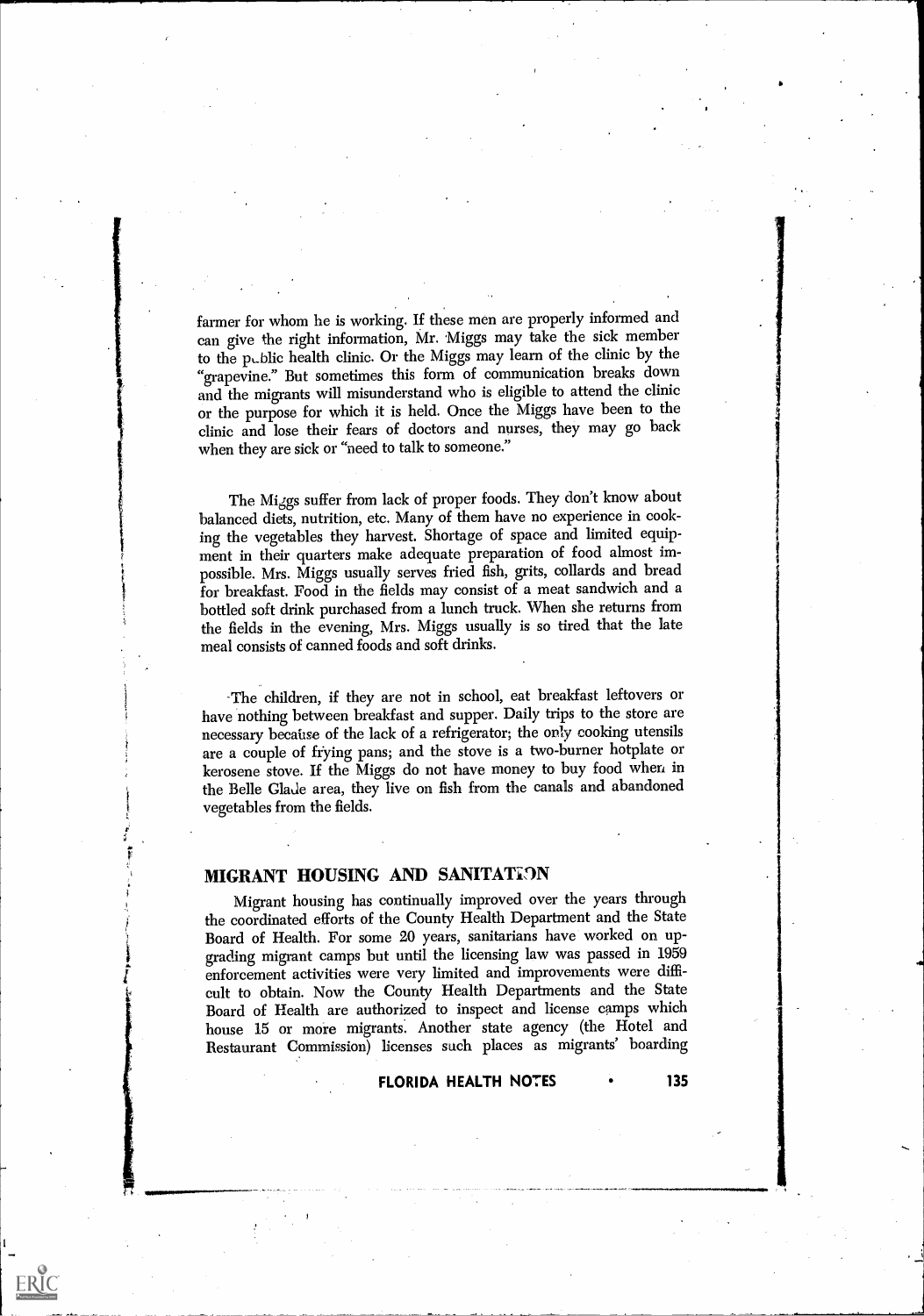houses. In 1964, there were 247 licensed camps in Florida as compared with 167 such camps in 1960.

Plans for new or renovated camps are approved by the County Health Departments. The new camps may include bathroom facilities for the exclusive use of each household. Adequate space, good lighting and ventilation and safe water supplies are provided. A few camps are installing sewage tratment plants which are approved by the State Board of Health.

Living quarters can be very poor where they are not required to be licensed, where camps are illegally operated or where local ordinances are not enforced. Dwelling space may be limited; families large; and most of the families have only one or two rooms. When the Miggs are late in arriving in Florida, the better housing is taken and they have to live in condemned housing, tarpaper shacks along the canals, in the remote canebrake or even in packing boxes. If there are cracks in the floors, walls or ceilings, the migrants stuff them with newspapers or line the walls with pasteboard cartons. When the Miggs move into such places, they are often ordered to move by the landowner, County Health Department sanitarian or the police.



136 FLORIDA HEALTH NOTES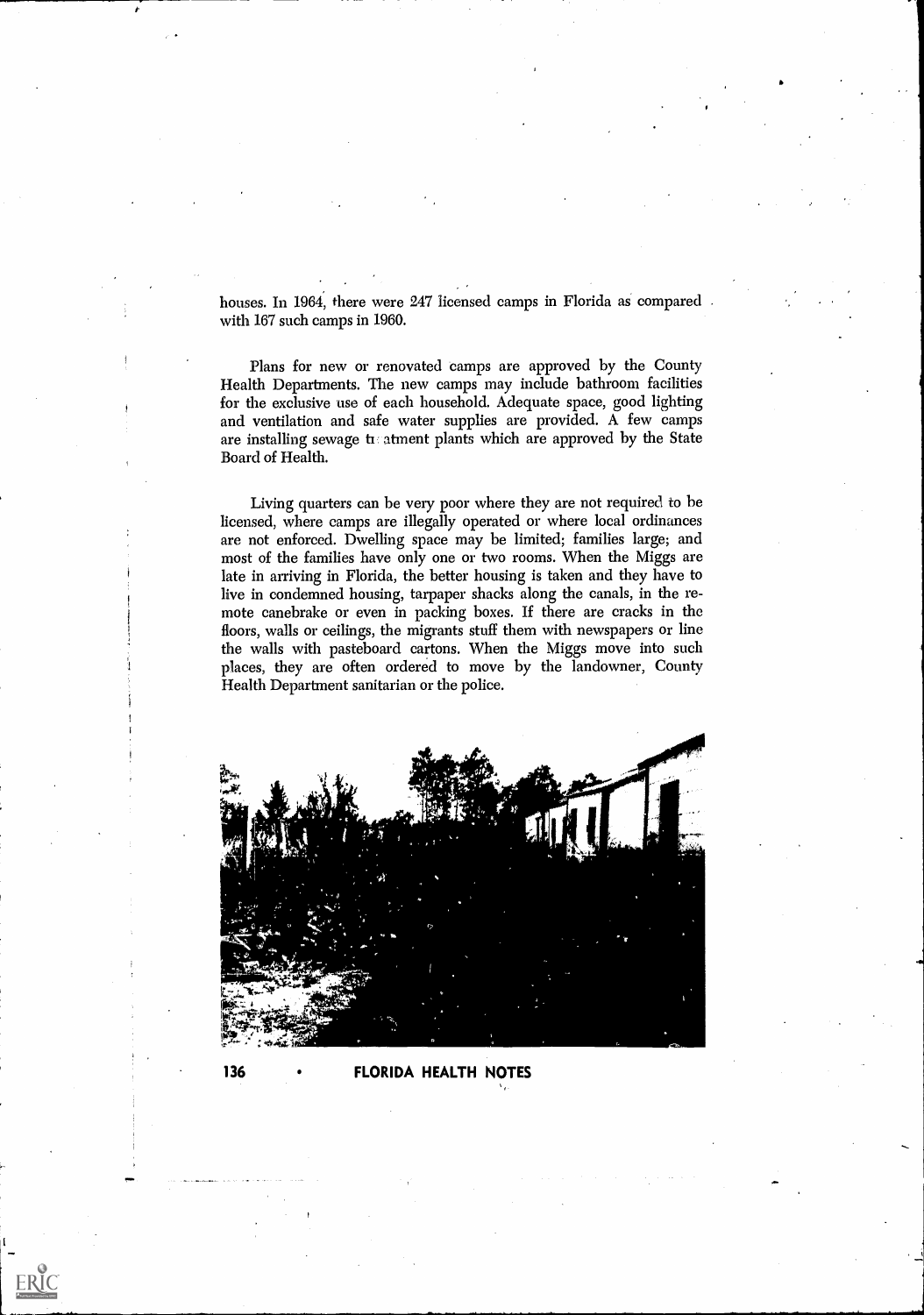

The modern farm camp (above) is a great improvement over the condemned living quarters of some migrant families (right). Behind these homes were piles of rubbish (opposite page).



Since the Miggs left their farm home, they have been in the migrant stream for several years. They would like to settle down and call a place "home," but have neither money nor the knowledge of how to get out of the stream. Each year they come back to Florida with 'hopes of staying, but in the spring they hear about the offers to pick vegetables "up North" and they join a crew heading up the Atlantic Coast.

#### HELP TOR THE MIGRANTS

 $\sum_{\text{A}} \underbrace{\prod_{\text{A}} \underbrace{\prod_{\text{C}} \prod_{\text{C}} \prod_{\text{C}} \prod_{\text{C}} \prod_{\text{D}} \prod_{\text{D}} \prod_{\text{D}} \prod_{\text{D}} \prod_{\text{D}} \prod_{\text{D}} \prod_{\text{D}} \prod_{\text{D}} \prod_{\text{D}} \prod_{\text{D}} \prod_{\text{D}} \prod_{\text{D}} \prod_{\text{D}} \prod_{\text{D}} \prod_{\text{D}} \prod_{\text{D}} \prod_{\text{D}} \prod_{\text{D}} \prod_{\text{D}} \prod_{\text{D}} \prod_{\text{$ 

Migrants have health problems that are common in every low socioeconomic group plus a few that are exaggerated by their nomadic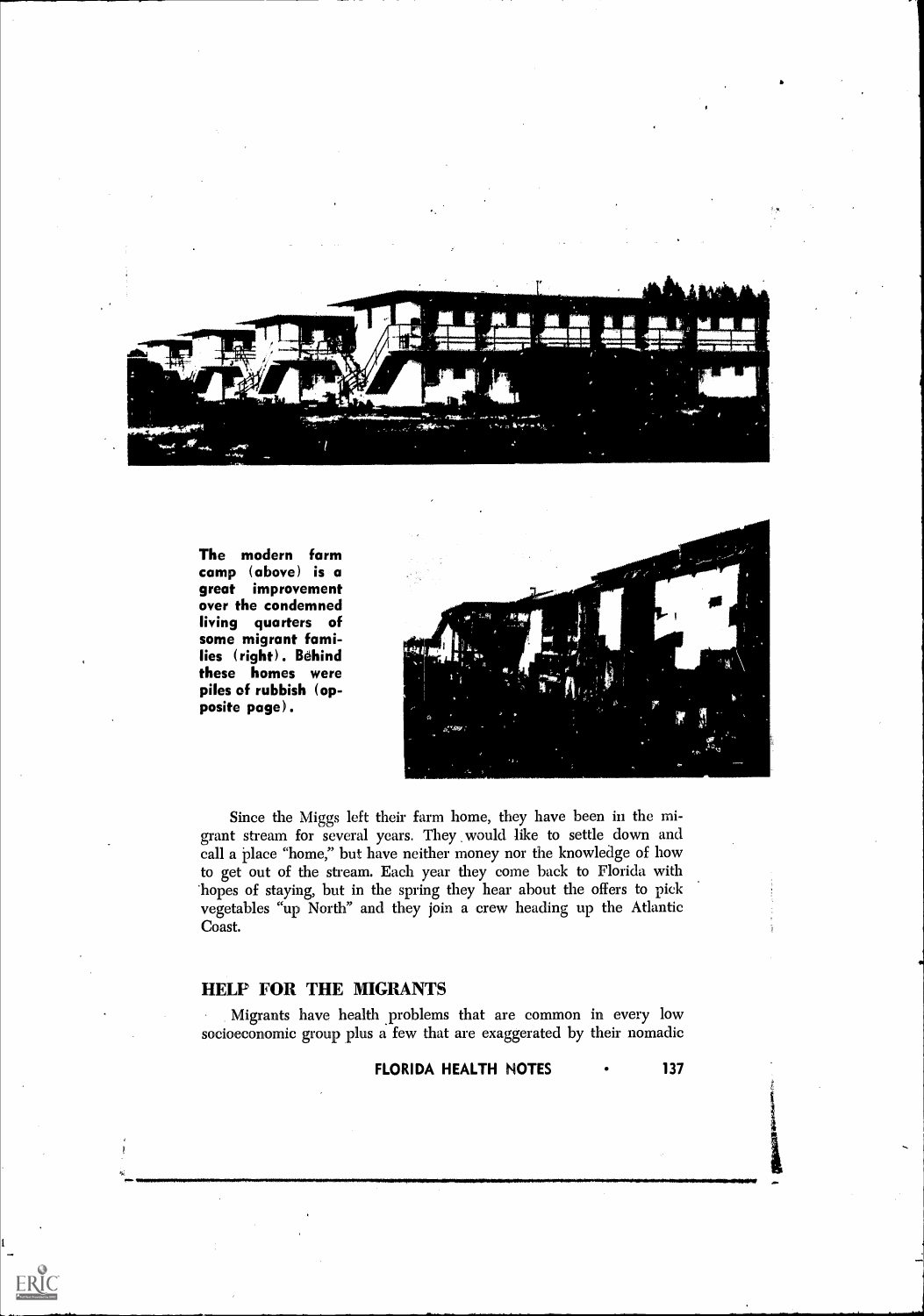

A Maria Bandar



## MIGRANT CLINICS

Clinics for migrants are held in a variet and health centers (above). A migre for the records  $(\text{left})$ ; a social worker to amines a young patient in a trailer clini at the Immokalee Health Center (right) in a prenatal clinic. Another mother has County mission (below).

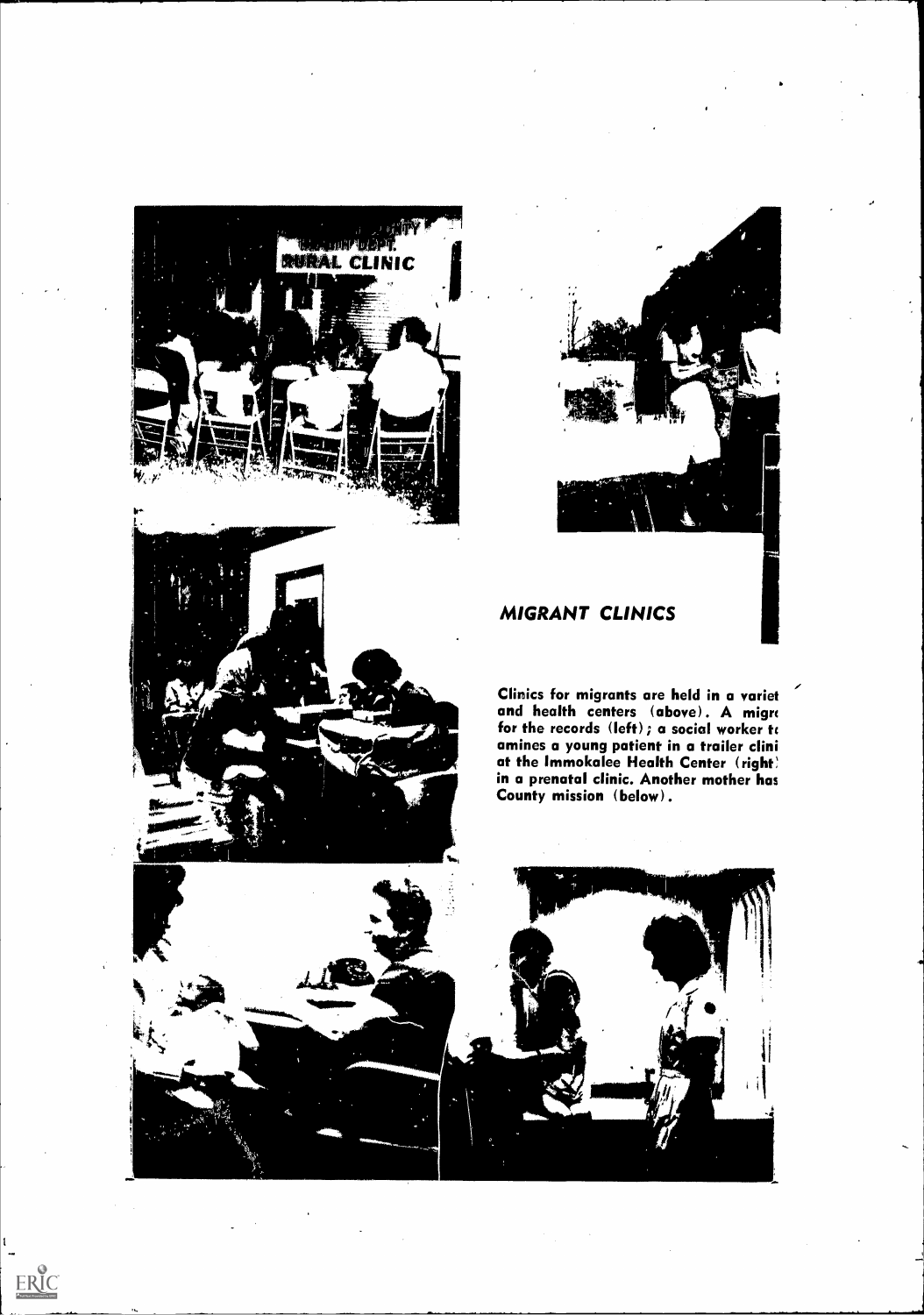

y of places, such as trailers, outdoors int family gives a clerk information elks to a young mother; a physician exc (below left). The waiting room is full and an expectant mother is examined her chest checked at a clinic in a Lee



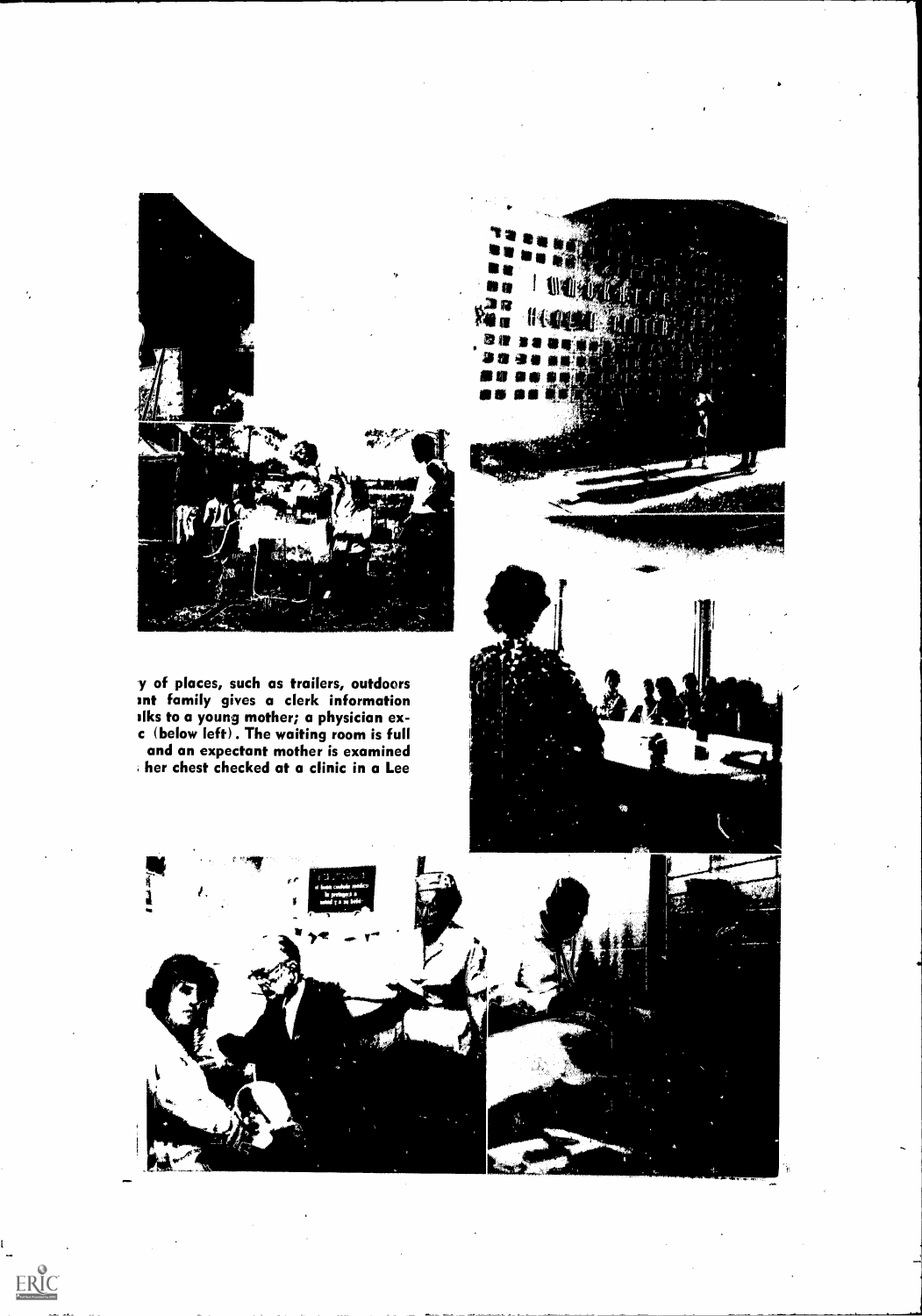way of life. They need medical and welfare assistance at timesno matter in which state in the Atlantic Coast migrant stream they might be working. Because such assistance has not always been available to nonresidents or because the migrants don't know where to go for help, they are often ignored. For years everybody knew the migrant health issue was a pressing problem. Some of the County Health Departments and the State Board of Health were trying to do something about it.

An intensive study of the migrant problem was begun about 10 years ago when the Children's Bureau of the U. S. Department of Health, Education, and Welfare began financing a program which supplied health services for migrants in Palm Beach County. A few physicians, public health nurses, sanitarians, social workers, nutritionists and a health educator worked on the pilot project to see what could be done for these unfortunate people. Other programs, involving a few public health nurses and sanitarians, were being carried on in Collier, Dade and Broward Counties.

Immunizations were given to children; mothers received prenatal and postpartum care; families were given physical check-ups (including chest X rays and such laboratory tests as urinalysis, stool examinations and serologic tests for syphilis). A plan for the delivery of babies in a hospital was worked out at a price migrant women could afford.

#### UNDERSTANDING THE MIGRANT

Despite years of working with the migrants, public health workers find they really know little about how a migrant thinks and acts. In many instances, methods which have worked with other groups have only alienated the migrants.

One of the problems involved in working with the migrants is their short residency in the state. Because they may move to another town or even state—without notifying anyone, public health workers find that it is nearly impossible to determine what medical care the migrants have received. At one time, attractive plastic bags were given to migrants in which they were to keep their birth, health and school rec-

#### 140 • FLORIDA HEALTH NOTES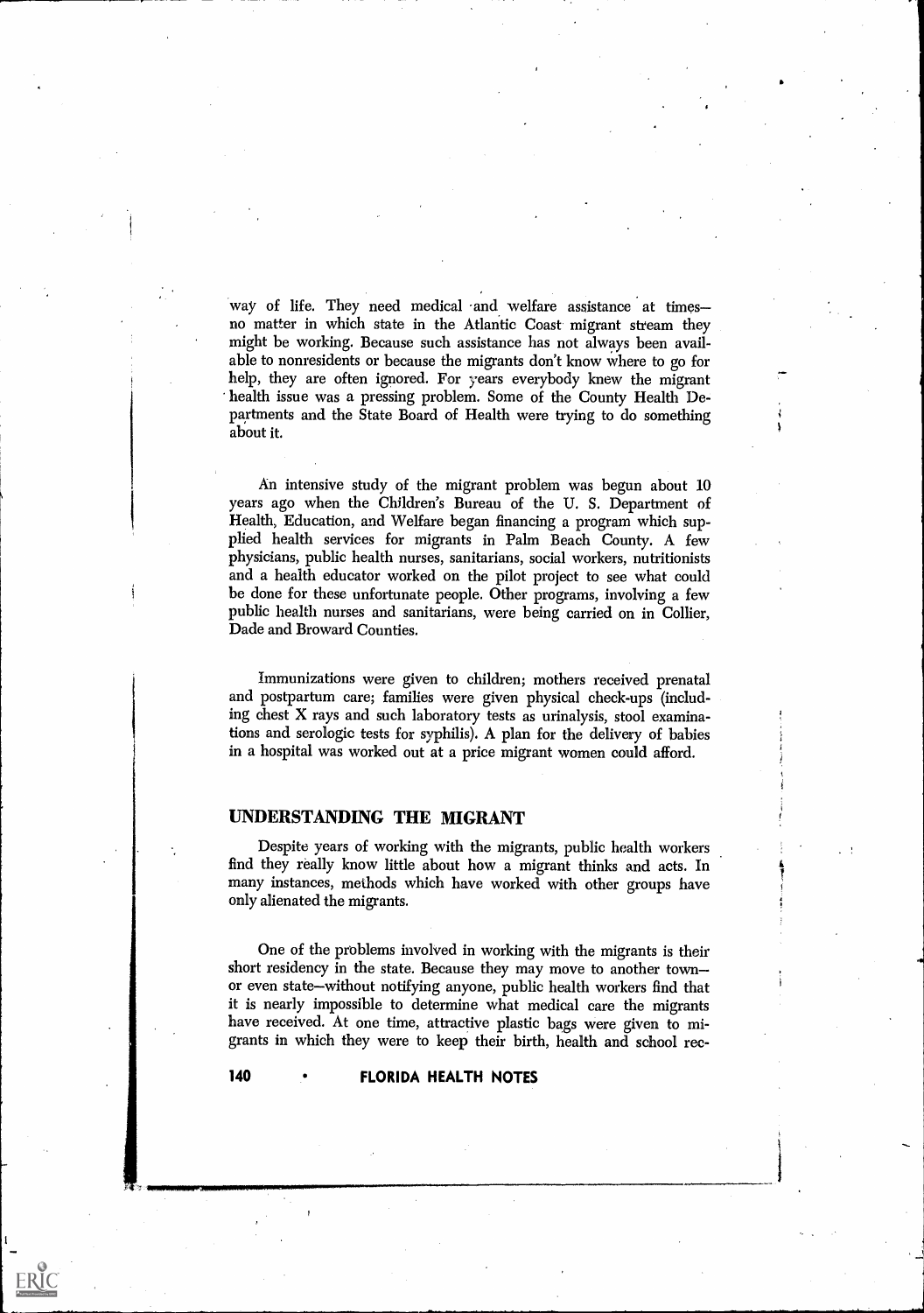ords, insurance policies and other documents. However, the migrants started using these bags, for diapers instead of preserving records.

Even where there is no language barrier, communicating with migrants is not easy. Public health workers find that migrants tend to give answers they feel the public health worker wants, and this makes it difficult to get the true feeling and accurate response of the migrants. Often the meaning of a question asked by the public health nurse is misinterpreted by the migrant because the two have different backgrounds and experiences.

A migrant woman may be asked, "How many children do you have?"

She may reply, "Sixl"

ERIC

But some of her children may be living with relatives and not counted as part of the six, and the woman may include some who live with her but are not her own children.

Where there is a language barrier ( as with the Spanish-speaking migrants), the County Health Departments often have an interpreter who works with the physician or nurse.

There are many health and other services available to the Miggs family and other migrants in Florida today through the coordinated efforts of community groups, the Christian Migrant Ministry, some of the County Health Departments, the State Board of Health and other state agencies (such as the Florida Employment Service) and the U.S. Public Health Service and other federal agencies and programs (like the Economic Opportunity Act).

The Christian Migrant Ministry, which is composed of a number of church groups, operates a day care center in Immokalee, takes an interest in legislation affecting migrants and provides emergency assistance during crop failures. The Florida Employment Service helps the migrants to find work. The Economic Opportunity Act, among other activities, is being set up to develop programs which will educate illiterate migrants, provide day care centers for children and promote better housing and. sanitation through low interest loans.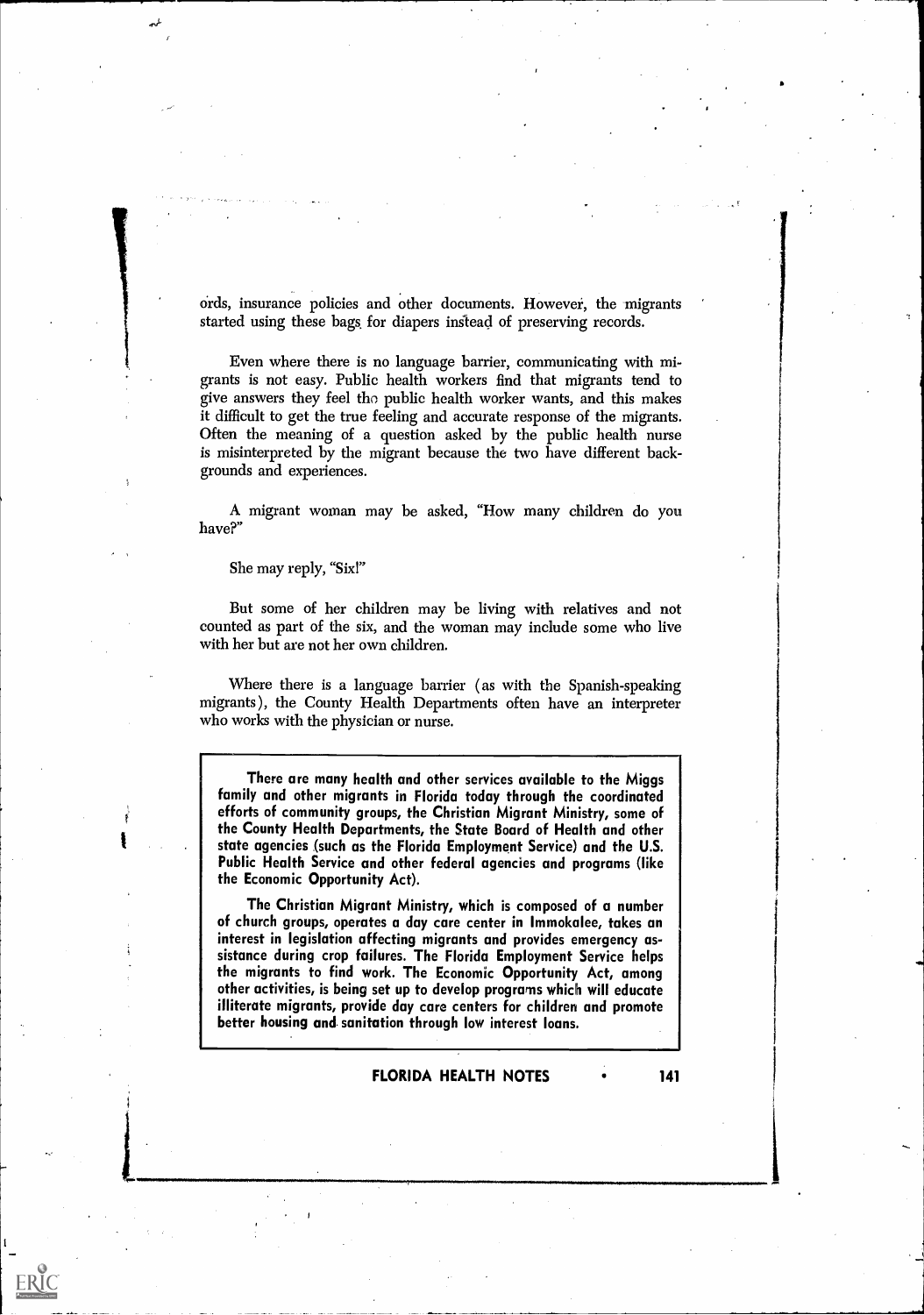Migrants do not plan in detail, and there are few situations in which migrants plan beyond the present or immediate future. They can be assisted in preparing for the future, and often a public health nurse or social worker has to help a pregnant migrant woman plan for the delivery and care of her baby.

In addition to the lack of "knowing" the migrants because of their mobile status and communications barriers, public health workers have difficulty in getting the migrants to accept health services which are available. They work long hours for low pay and cannot afford to stop work to attend a day clinic, Migrant women cannot bring their babies in one day to attend a well-baby clinic and then come back another day for a prenatal clinic.

Most migrants have no knowledge of how diseases are spread, and many sick individuals may be walking around with chickenpox, mumps, measles, diabetes or heart trouble. They go to clinics only when they "feel" sick. They might know that immunizations are good for their children, but few migrants make an effort to have their children receive

#### A Problem for Hospitals

There is no broad hospitalization program. Sometimes hospitals refuse to admit a migrant because he cannot pay. Those hospitals that do admit migrants frequently have to absorb the cost of caring for them because of the lack of a hospitalization plan and the low income of migrants. One private hospital had to take a \$60,000 loss because migrants were not able to pay for medical help. One migrant, who had a lengthy stay in one hospital, was able to pay only \$1.50 on a \$2300 medical bill. In community hospitals, these losses are passed on to the taxpayers; patients are sometimes charged more in private hospitals to make up the loss in caring for migrants.

Migrant project workers and hospital officials hope that federal funds may be released in the future to pay migrants' hospital bills.

ERIC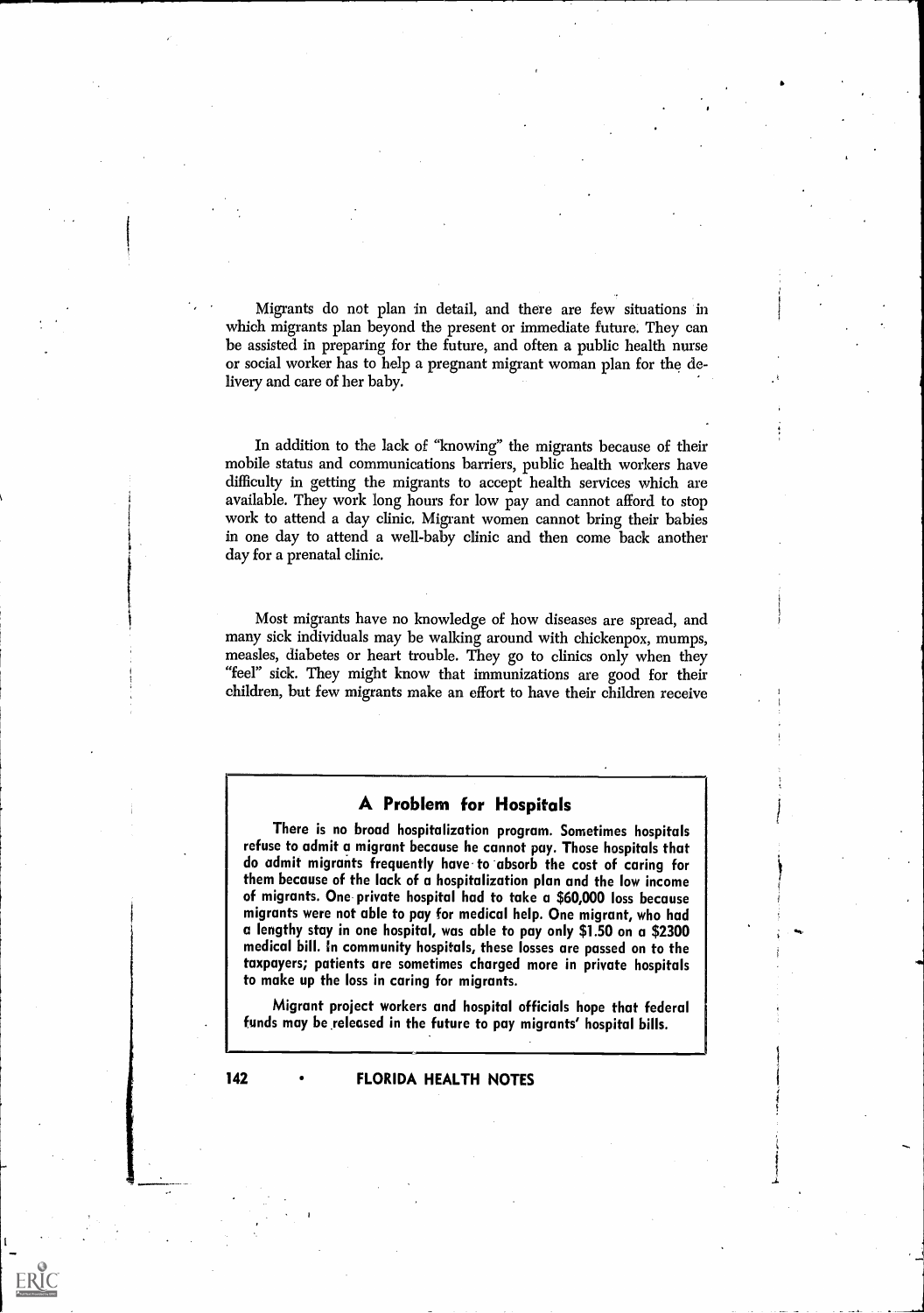Some of the services available to migrants in most counties include:

#### Prevention of Disease

by immunizations, prenatal and postpartum care, physical examinations, advice on nutrition and child spacing, cancer cytology examinations, chest X rays, laboratory services, mental health care, nursing follow-up, epidemiological services, health education and protection in housing and sanitation;'

#### Treatment of Diseases

such as tuberculosis, venereal diseases, intestinal parasites, rheumatic fever and diabetes, minor and emergency treatment of accidents and nursing care for the sick in the home;

#### Rehabilitation

ERIC

of adults through vocational guidance and help for crippled children.

the necessary polio, tetanus, whooping cough, diphtheria and smallpox inoculations.

Migrants may not seek health services because the various states in which they work may offer different services or none at all. Where one state may send public health nurses to the camps to assist the migrants in seeking health services, another state in which they work may make no provisions for their health. These situations can confuse the migrants, and they give up and do not seek medical or welfare assistance.

#### TODAY'S MIGRANT HEALTH PROJECT

In 1964, the State Board of Health received federal funds to start a statewide assistance project for migrants. Thirteen counties, which have approximately 40 per cent of the migrants (Alachua, Broward, Collier, Highlands, Glades, Hendry, Lee, Orange, Polk, Manatee, Sarasota, Putnam and Flagler) are participating in the project. Dade and Palm Beach Counties, with an additional 35 per cent of the migrant population, have their own projects supported in part by the Children's Bureau and the U. S. Public Health Service.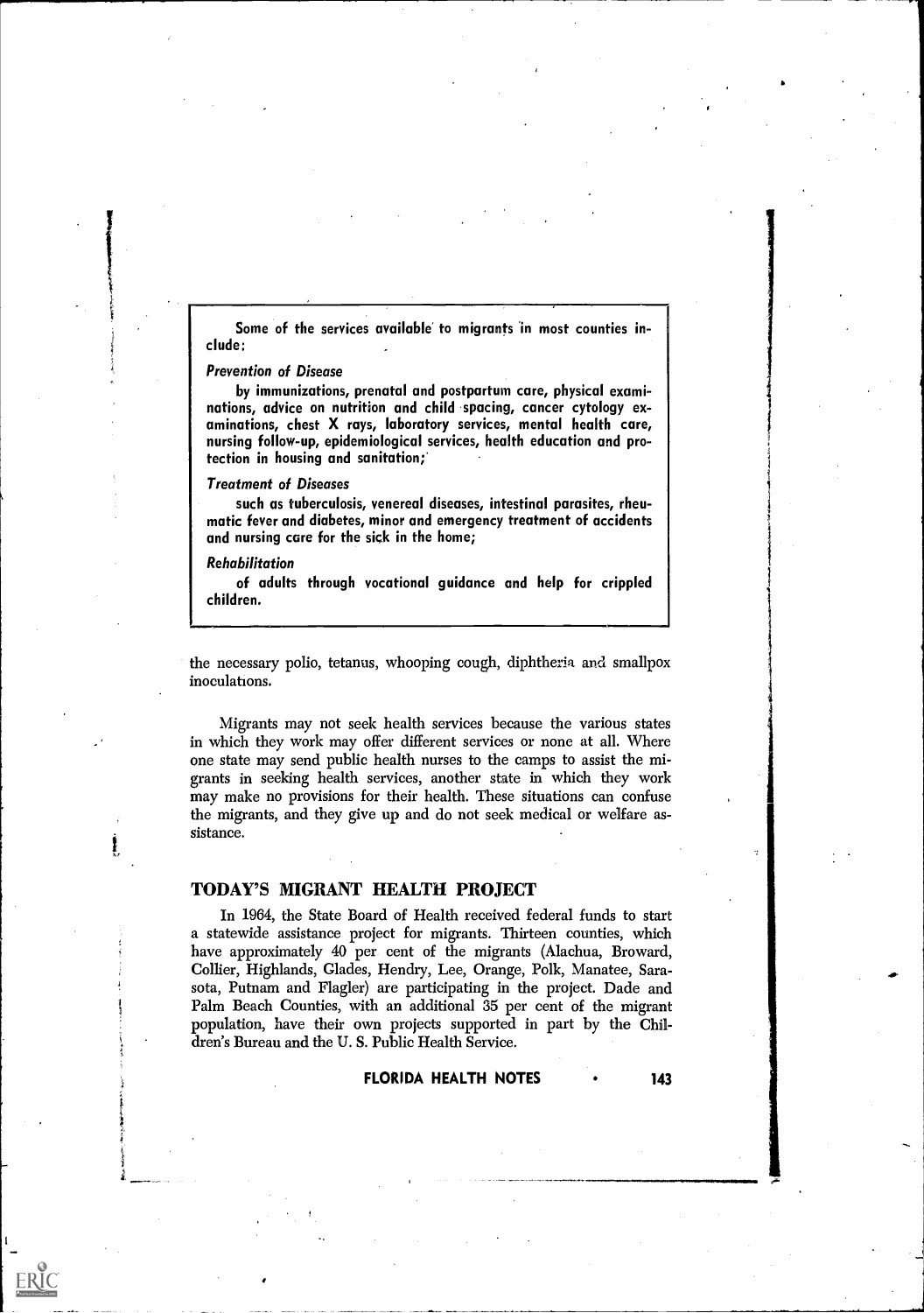



The Christian Migrant Ministry operates a day care center for children in Immokalee (above) while the Salvation Army, in co-<br>operation with other operation with other volunteer organizations, runs a similar facility in Belle Glade  $(\text{left})$  .

### 144 • FLORIDA HEALTH NOTES

 $ERIC$ 

 $\sum_{i=1}^{n}$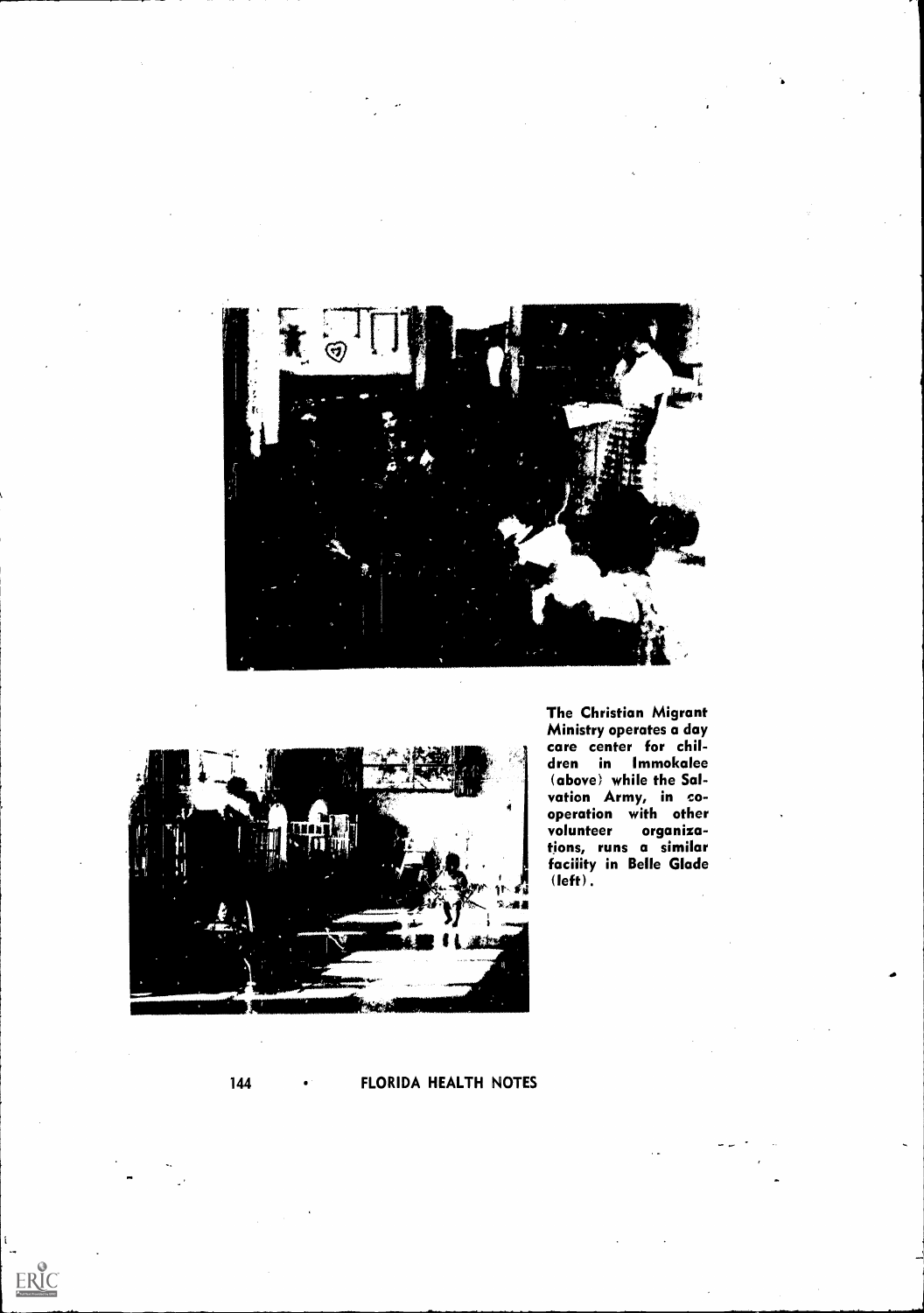The federal funds provide personnel-public health nurses, physicians, sanitarians, health educators, social workers, nutritionists and clinic-aides. Also, equipment and medications are furnished and physicians' and dentists' fees are paid in areas where clinics are not available.

Clinics for migrants are held at a variety of places-in churches and trailers, at packing houses and camps-or even in the open field. Many are combination clinics with well-baby, prenatal, postpartum, immunization and general health services being given at one time. Night clinics are scheduled in rural areas where migrants cannot leave their work during the day to seek medical help. Emergency dental services are available in some counties.

#### NURSES AND SANITARIANS

The two classes of public health workers that have the most direct contact with the migrants are the nurses and sanitarians.

During a single day a public health nurse may give immunizations to a group of children, read a tuberculosis skin test, arrange a chest X ray, give advice on child spacing to a young mother with too many children, visit a sick migrant in his quarters, send a stool specimen to the regional laboratory, discuss with the sanitarian the problems of a camp where diarrhea has been occurring, treat a cut hand, consult with the County Health Officer about a migrant woman who has been diagnosed as having cervical cancer and a hundred and one other similar duties.

The sanitarian carries on a continual campaign for better housing and sanitary facilities. Because good private housing is hard to find in a rural community, migrants often move into condemned housing once the sanitarian's back is turned. These shacks are usually built of rough lumber or tarpaper, surrounded by piles of rubbish and infested with in-

#### FLORIDA HEALTH NOTES • 145

\_\_J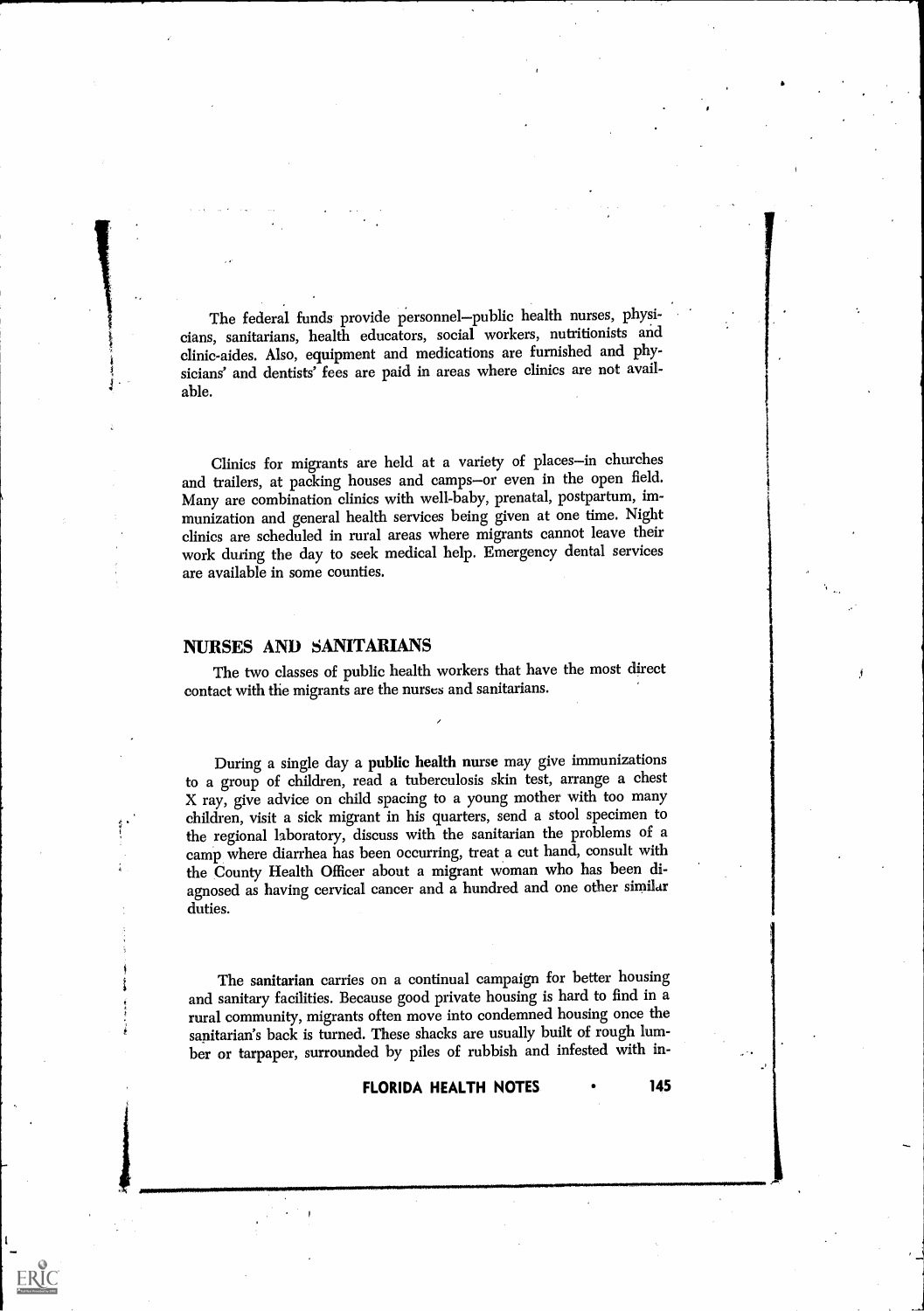sects and rodents. If sanitary facilities are available, they usually consist of a rough privy and there is no place to take a shower or bath. Drinking water frequently comes from a rusty pump.

### THE GROWERS' AND COMMUNITIES' RESPONSIBILITIES

While the growers make their profits directly from the crops harvested by the Miggs and other migrants, some of them feel they have -no responsibility for the workers nor do they have a high regard for migrants as human beings. Efforts are being made by the County Health Departments, the State Board of Health and other agencies and organizations to persuade the growers to view healthy migrants as a financial investment. When migrants are in poor health, the growers can lose many man-hours at a time when their crops are ready to harvest. Migrants who have pleasant and healthy surroundings, medical care and good relationship with their employers, work better, are happier and can produce more for the grower.

Some growers take an active interest in the people who work for them. Others feel that they need only to provide the migrants with housing-and then they have met their obligations. Because of the shortage of housing or quarters ( which may not meet minimum standards of the Sanitary Code) and the attraction of city living, more migrants are moving from farm camps into the neighboring communities.

Some communities can absorb a certain number of migrants but the influx of many thousands of persons puts a strain on migrant-community relations. Some communities have established housing for migrants by the use of federal funds. Other communities have made no effort to provide good housing in any quantity.

#### THE HEALTH INDEX REFERRAL SYSTEM

An important part in providing health assistance to the migrant is knowing what services he has received in other states or County Health Departments. If Mrs. Miggs (the migrant woman in our story) is ex-

#### 146 • FLORIDA HEALTH NOTES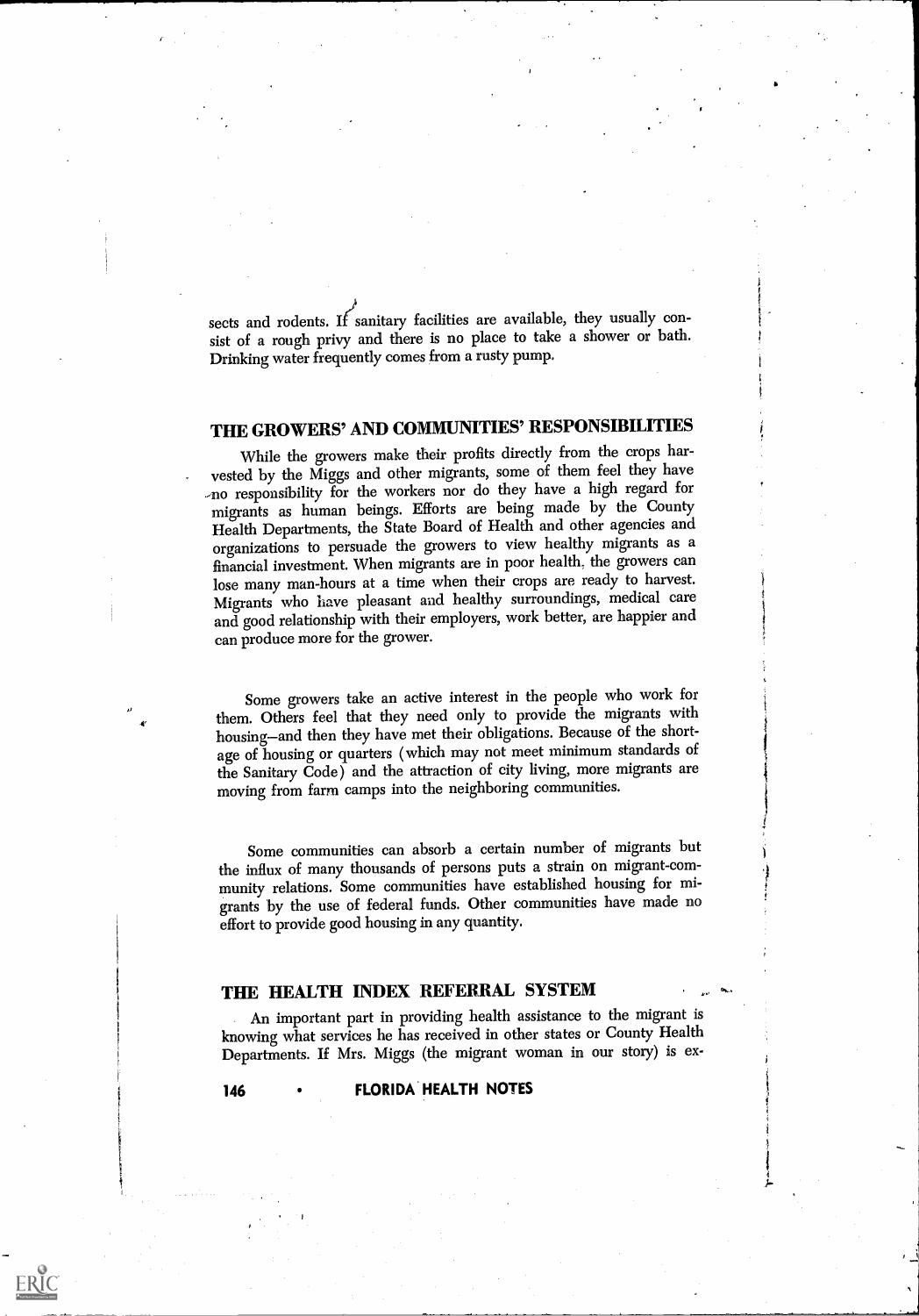

Frequently the public health nurse has to visit the migrant laborer's home to make sure his family received the necessary medical care.

pecting a baby, she may be seen at a prenatal clinic in New York State. The physician and public health nurse in Florida may wish to know what health services she received "up stream" and Mrs. Miggs, because of the lack of education, is unable to tell them.

Different systems of transferring information on health services have been tried. The U. S. Public Health Service uses a health card system but the migrants often lose the cards en route to their next destination. The Florida State Board of Health has developed the Health Service Index Referral System which can transfer health service information from one health department to another without burdening the migrants with carrying messages or health records.

ERIC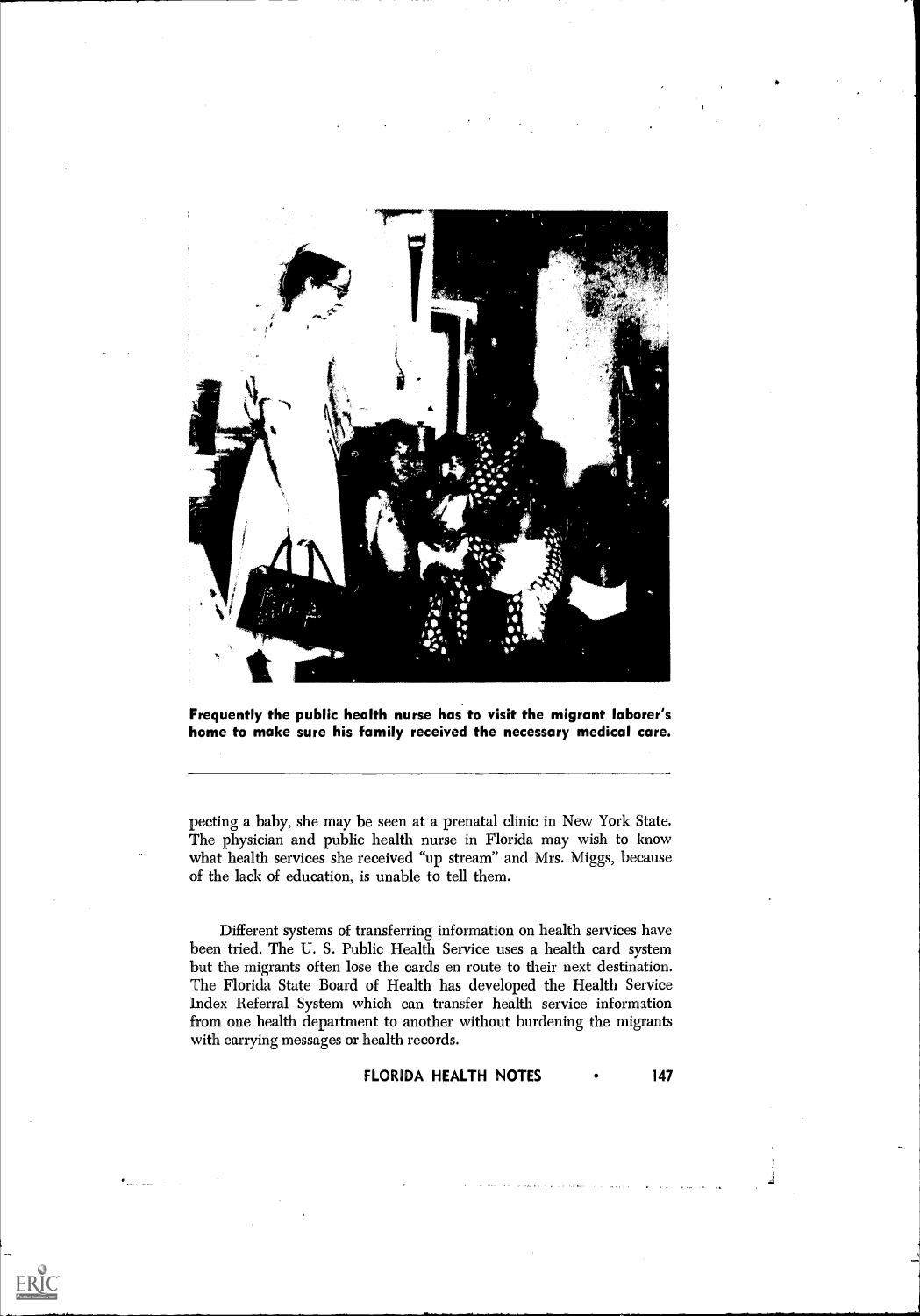Most migrants know the names of the city or town and the state to which they are moving and approximately when they are going. By using a system developed from the Zip Code of the U. S. Post Office Department, a public health worker in New York State can send information to the health department in the Florida city to which Mrs. Miggs is moving. Mrs. Miggs is given a card telling her to go to the County Health Department when she arrives at her destination. If she loses the card, the migrant woman can go to the post office and ask where the health department is located.

If Mrs. Miggs fails to show' up at the health department within a specified time, the public health nurses, who will have received the information from New York State by mail, will start to look for Mrs. Miggs to make sure that she continues her prenatal care. This system fails only when Mrs. Miggs moves to another community other than the one to which she had intended.

#### HELP FOR THE ASKING

Florida is providing more and more health services for migrant laborers, but until the migrants avail themselves of the services they will not realize the benefits of good health.



#### 148 FLORIDA HEALTH NOTES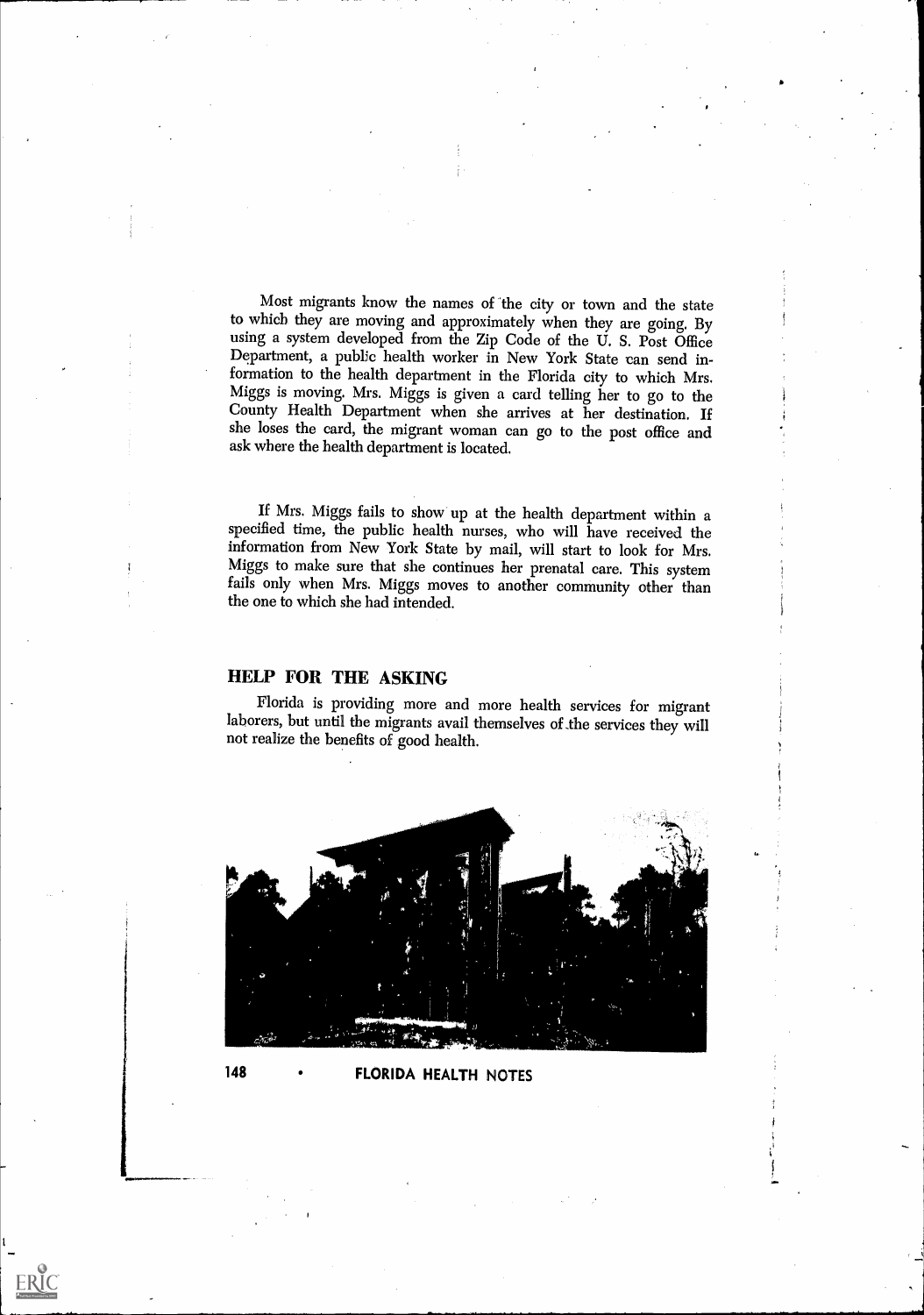It is certain that the Miggs possess some of the same health problems they had as permanent residents of a community. These problems were brought into the migrant stream and complicated by the nomadic way of life. The Miggs differ from Florida's permanent residents of the lower socioeconomic level only in that they are less aware that there are answers to their problems.

The Miggs and other migrants must be educated so they can understand their problems and better the situations in which they find themselves. The aim of the migrant project is to provide the same health services for this special group that are furnished permanent low income residents of the state. It is hoped that with better health, the migrants can become more productive people with an improved way of life.



An open campfire may be the only place to cook in a tent camp (right) and sanitary facilities may consist of pit privies (opposite 'page).

 $\mathop{\mathrm{\mathbf{ERIC}}}\limits_{\mathop{\mathsf{Aut}\mathrm{Ext}\mathrm{Pounded}}}\mathop{\mathsf{P}_\mathrm{F}}\limits_{\mathop{\mathrm{Frob}}\nolimits}$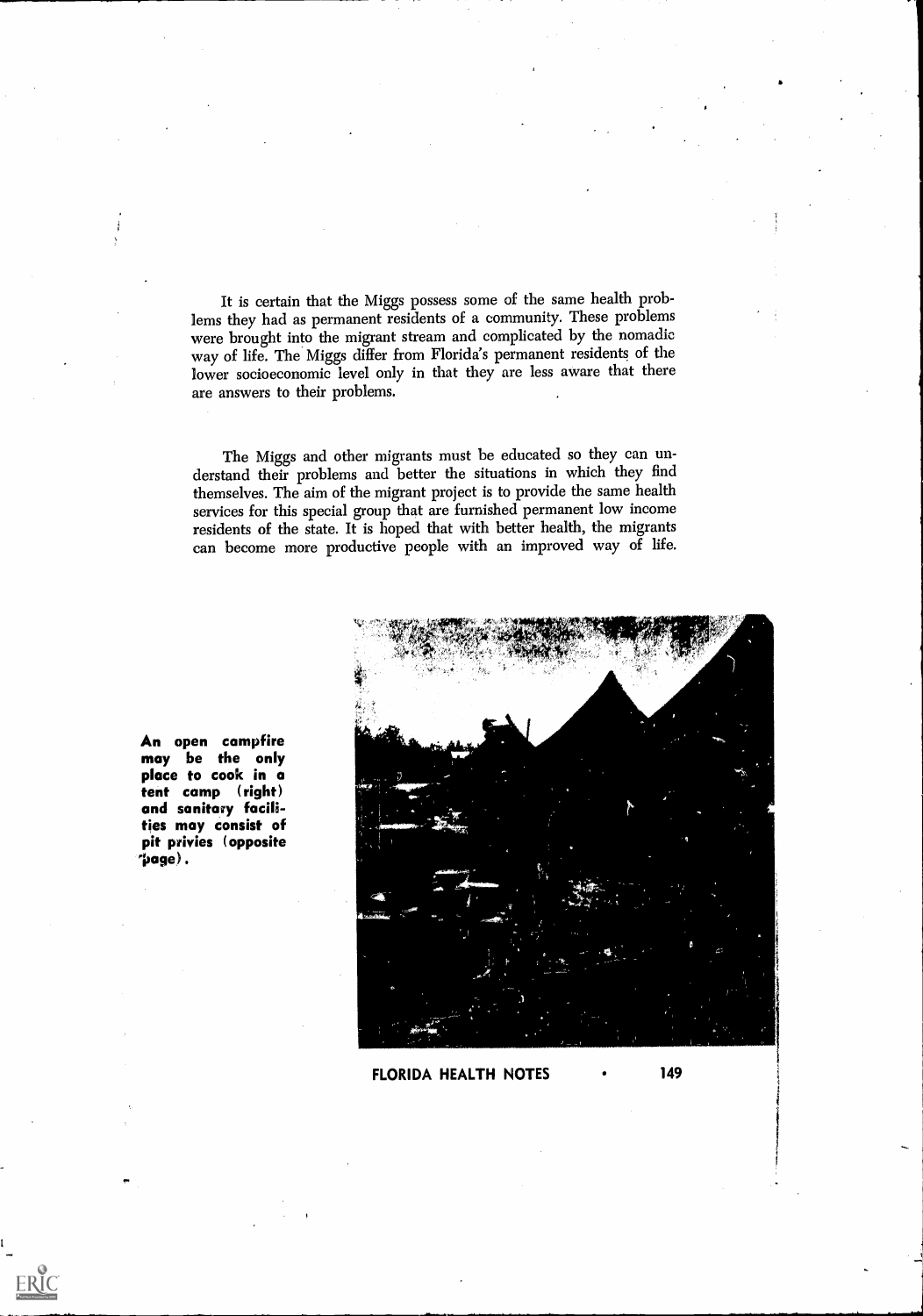Since the program began, infant deaths among migrants in one project county dropped from 12 deaths to one in a year's time, probably because of better health care for mothers and children.

The migrants spend six to eight months in Florida each year. During this extended time, the state has more opportunity to help these people than the other states of the migrant stream. Since part of our economy is dependent upon the labor they perform, we are obligated to help them to better health and a better way of life.

#### Migrant Health Coordination

A former sanitarian is working as a migrant health coordinator to bring together the health activities of the State Board of Health and the County Health Departments with the work of other agencies and organizations which are involved in helping the migrants. This work includes:

keeping the federal and other state agencies and lay organizations informed of the progress of the migrant project,

maintaining close contact with the County Health Departments to make sure they hold to the requirements of the migrant health project,

making new counties which come into the project aware of the expanded services they can offer migrants, and

sustaining a continuity of health services throughout the state.

 $ERIC$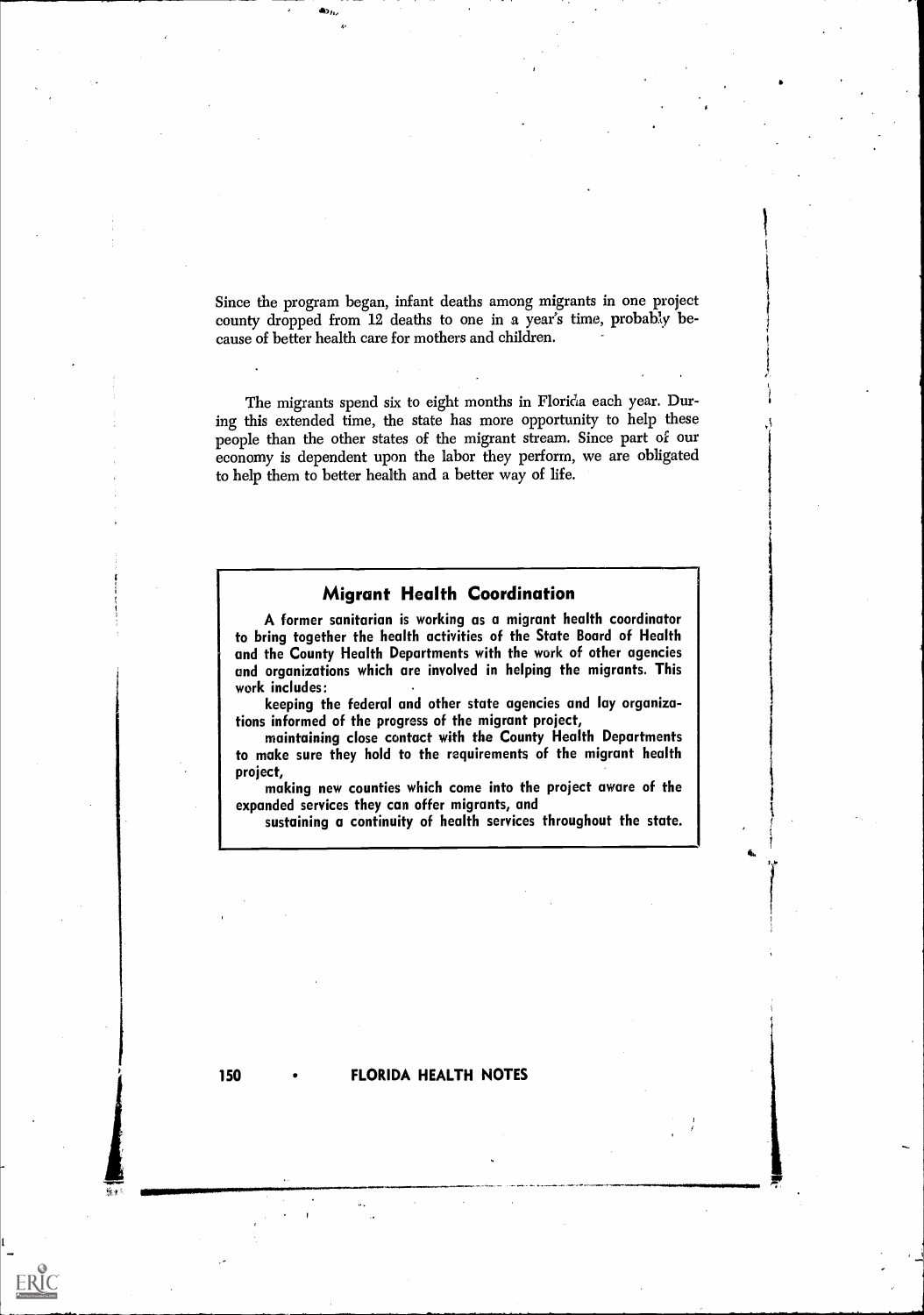## FLORIDA STATE BOARD OF HEALTH HON. HAYDON BURNS

Governor of Florida

 $\hat{G}$ 

#### OPERATING UNIT

4,

 $\frac{1}{1}$ 

ERIC

7. A

DIRECTOR

| <b>ADMINISTRATION</b>                                                                                 |                                |
|-------------------------------------------------------------------------------------------------------|--------------------------------|
|                                                                                                       |                                |
|                                                                                                       |                                |
| BUREAU OF CHRONIC DISEASES COMMITTEES IN THE Fulghum, M.D.                                            |                                |
|                                                                                                       |                                |
|                                                                                                       |                                |
|                                                                                                       |                                |
| BUREAU OF FINANCE AND ACCOUNTS FRAME RADIE RAND Paul R. Tidwell, B.B.A., Assistant                    |                                |
| BUREAU OF HOSPITALS AND NURSING HOMES C. L. Nayfield, M.D., M.P.H.                                    |                                |
|                                                                                                       |                                |
|                                                                                                       |                                |
|                                                                                                       |                                |
| BUREAU OF MATERNAL AND CHILD HEALTH                                                                   |                                |
| BUREAU OF MENTAL HEALTHElton S. Osborne, M.D., M.P.H., Acting                                         |                                |
|                                                                                                       |                                |
|                                                                                                       |                                |
|                                                                                                       |                                |
|                                                                                                       |                                |
|                                                                                                       |                                |
|                                                                                                       | Assistant State Health Officer |
| BUREAU OF SANITARY ENGINEERING Sidney A. Berkowitz, M.S. Eng., Assistant Division of Industrial Waste |                                |
|                                                                                                       |                                |
|                                                                                                       |                                |
|                                                                                                       |                                |
|                                                                                                       |                                |
|                                                                                                       |                                |
|                                                                                                       |                                |